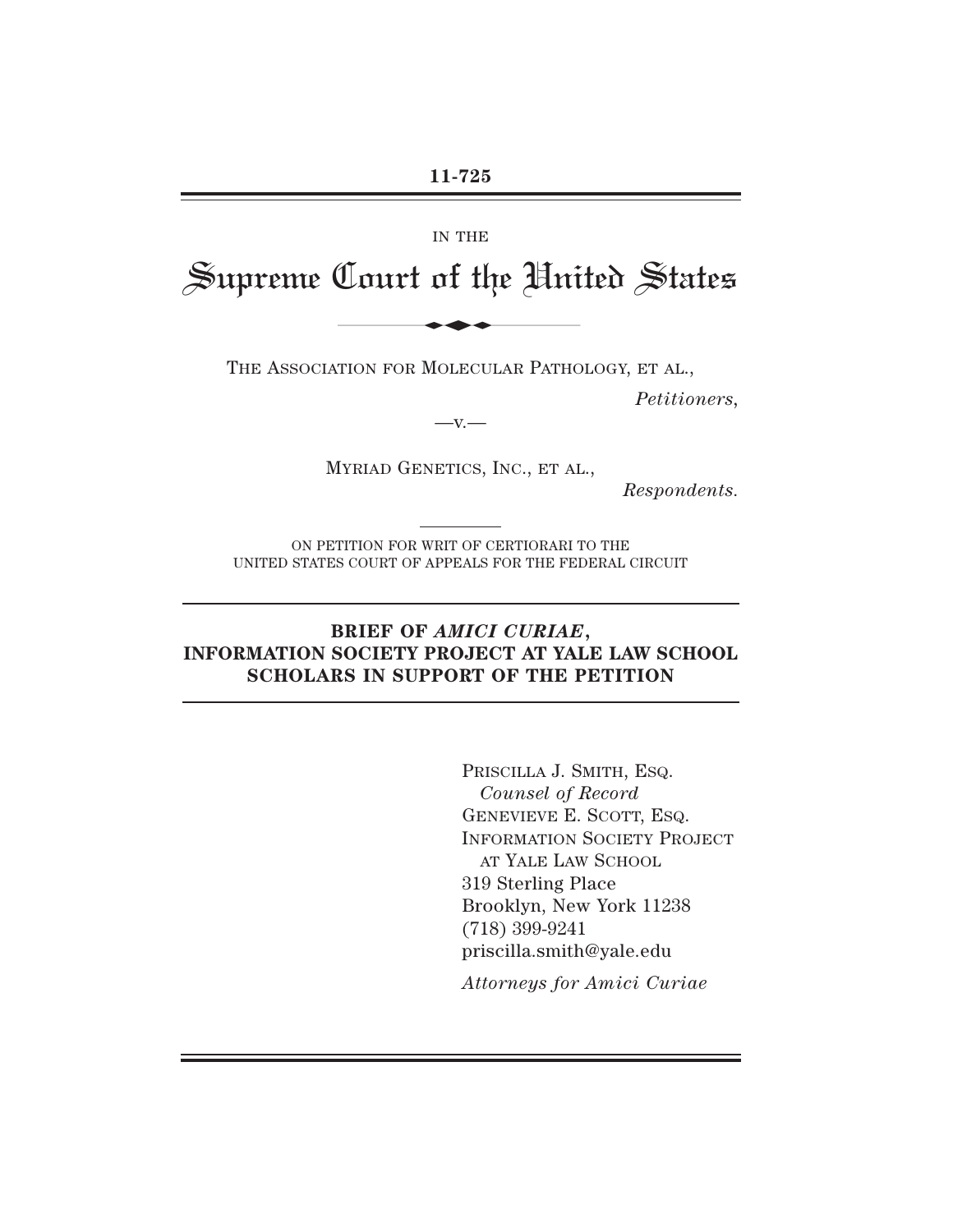# **TABLE OF CONTENTS**

|     | INTEREST OF AMICI CURIAE 1                                                                                                                                                                                            |  |  |  |  |  |
|-----|-----------------------------------------------------------------------------------------------------------------------------------------------------------------------------------------------------------------------|--|--|--|--|--|
|     |                                                                                                                                                                                                                       |  |  |  |  |  |
|     |                                                                                                                                                                                                                       |  |  |  |  |  |
| I.  | The Petition Should Be Granted Because<br>The BRCA 1/2 Patents Stifle Innovation And<br>Create a "Double Monopoly," Thereby<br>Undermining the Goals of the Patent System<br>In Conflict With This Court's Precedent3 |  |  |  |  |  |
| II. | Myriad's Monopoly In Facts of Nature Was<br>Unnecessary To Incentivize Research On The<br>BRCA 1/2 Genes, and Inhibits Innovation7                                                                                    |  |  |  |  |  |
|     | A. The Monopoly Granted To Myriad<br>Was Unnecessary To Incentivize the<br>Identification of the BRCA 1/2 Genes. 8                                                                                                    |  |  |  |  |  |
|     | B. Myriad's Patents Stifle Advances in                                                                                                                                                                                |  |  |  |  |  |
|     | The Patents Prevent Research To<br>$\mathbf{a}$ .<br>Improve Myriad's Test, Which<br><b>Contains Numerous Ambiguities</b><br>and Fails to Detect Some                                                                 |  |  |  |  |  |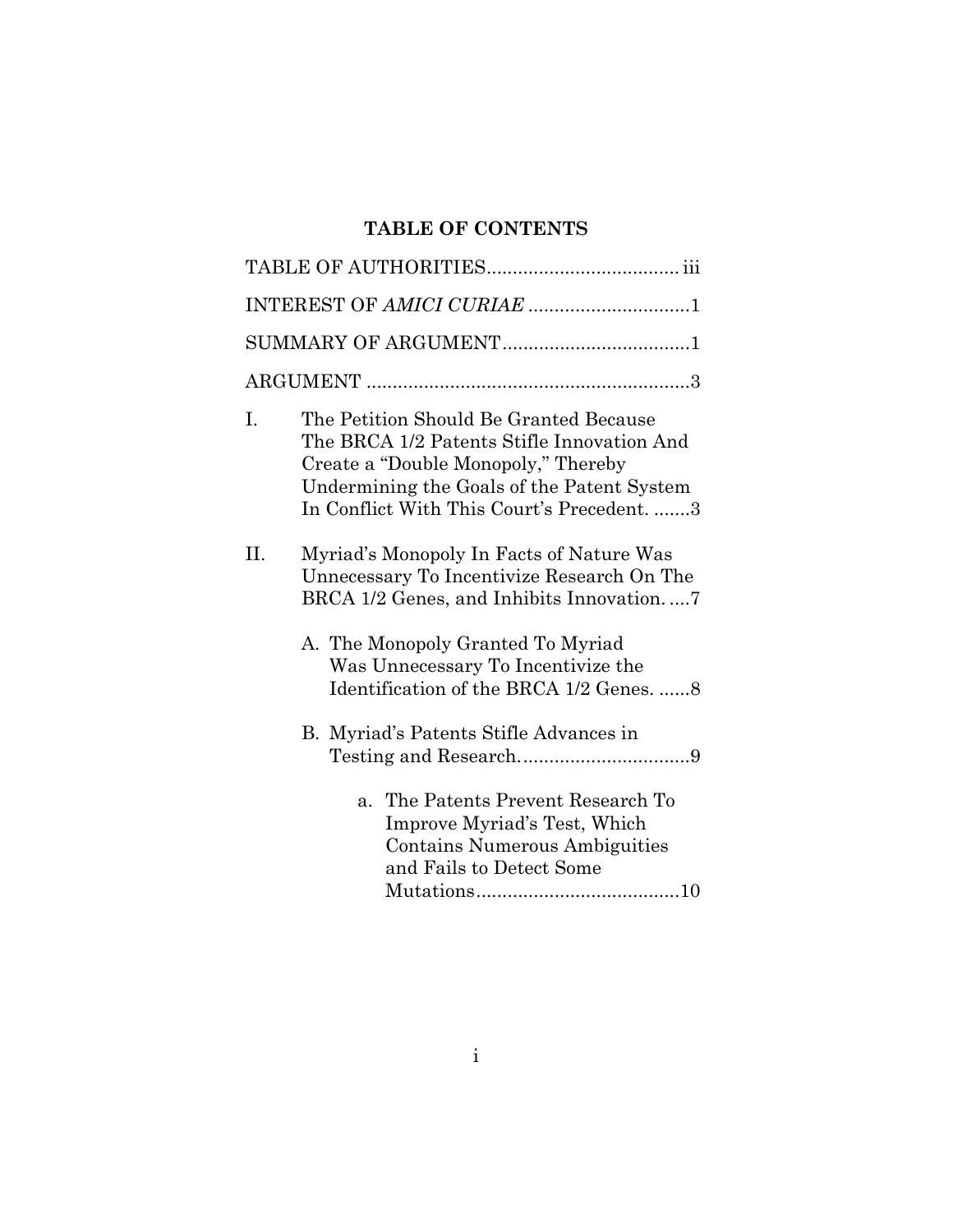|                                                                                   | b. The BRCA 1/2 Gene Patents Place                                               |  |  |  |  |  |
|-----------------------------------------------------------------------------------|----------------------------------------------------------------------------------|--|--|--|--|--|
|                                                                                   | Limits on Multiplex and Full Human                                               |  |  |  |  |  |
|                                                                                   | Genome Testing that Prevent                                                      |  |  |  |  |  |
|                                                                                   | Researchers From Investigating                                                   |  |  |  |  |  |
|                                                                                   | Complex and Life-Threatening                                                     |  |  |  |  |  |
|                                                                                   |                                                                                  |  |  |  |  |  |
|                                                                                   | c. Myriad's Monopoly Limits                                                      |  |  |  |  |  |
|                                                                                   | Research on BRCA 1/2 and Other                                                   |  |  |  |  |  |
|                                                                                   |                                                                                  |  |  |  |  |  |
| Ш                                                                                 | This Court Should Grant The Petition To<br>Consider Whether The USPTO Improperly |  |  |  |  |  |
| Granted Patents, Where Those Patents<br>Threaten Women's Lives and Interfere With |                                                                                  |  |  |  |  |  |
|                                                                                   |                                                                                  |  |  |  |  |  |
|                                                                                   | 25                                                                               |  |  |  |  |  |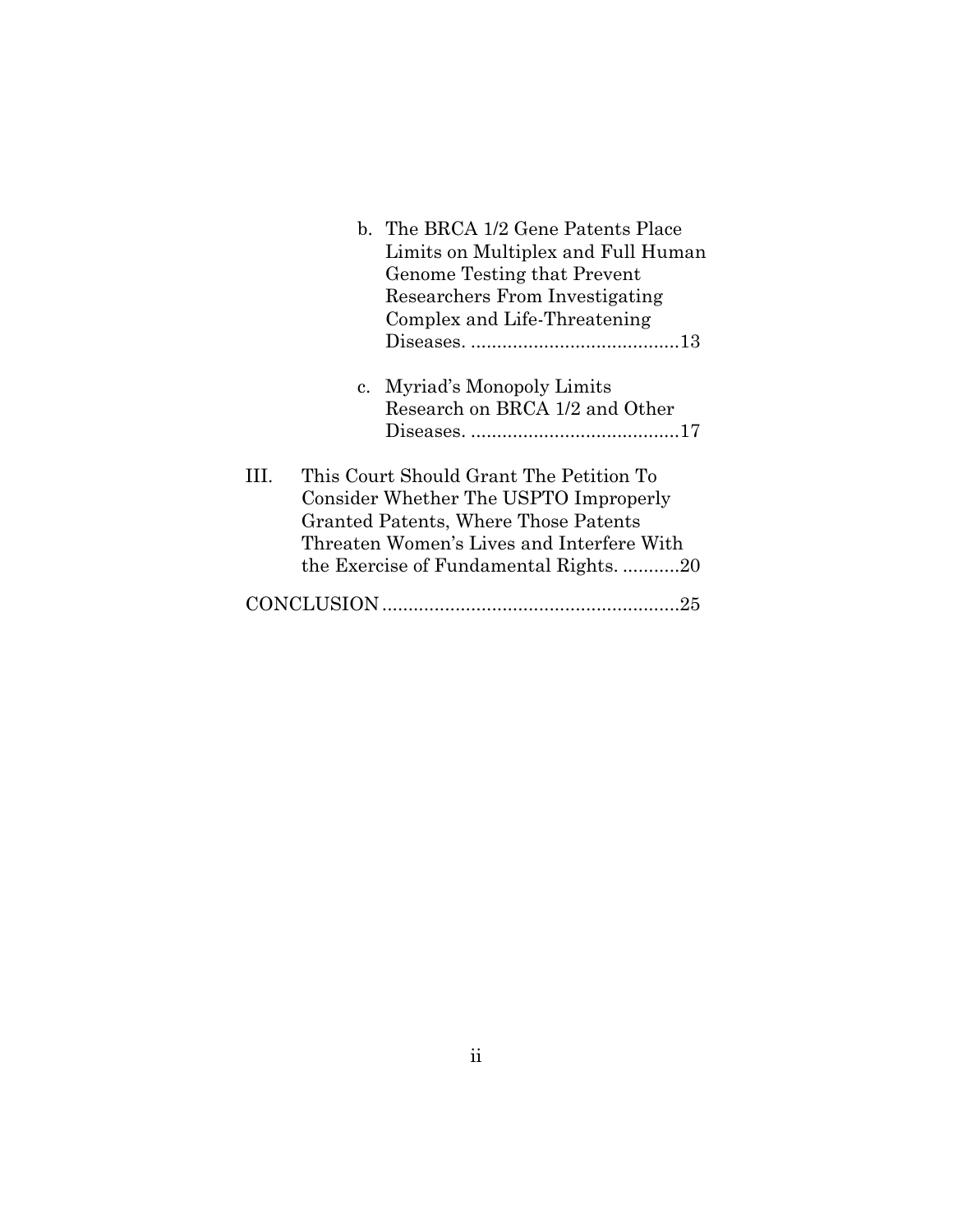# **TABLE OF AUTHORITIES**

# **Cases**

| Ass'n for Molecular Pathology et. al v. United<br><b>States Patent and Trademark Office,</b>                                        |
|-------------------------------------------------------------------------------------------------------------------------------------|
| Ass'n for Molecular Pathology et. al. v. United<br>States Patent and Trademark Office,<br>702 F. Supp.2d 181 (S.D.N.Y. 2010) passim |
| Bonito Boats, Inc. v. Thunder Craft Boats,                                                                                          |
| Carey v. Populations Services,                                                                                                      |
| Cruzan by Cruzan v. Director, Mississippi<br>Dept. of Health, 497 U.S. 261 (1990)  23                                               |
| Diamond v. Chakrabarty, 447 U.S. 303 (1980)  4                                                                                      |
| eBay v. MercExchange, 547 U.S. 388 (2006)  15                                                                                       |
| Eisenstandt v. Baird, 405 U.S. 438 (1972)  24                                                                                       |
| <i>Embrex, Inc. v. Service Engineering Corp.,</i>                                                                                   |
| Gottschalk v. Benson, 409 U.S. 63 (1972) 3, 7                                                                                       |
| Griswold v. Connecticut, 381 U.S. 479 (1965) 24                                                                                     |
| Jacobson v. Massachusetts, 197 U.S. 11 (1905)  24                                                                                   |
| Madey v. Duke University,<br>307 F.3d 1351 (Fed. Cir. 2003)  18                                                                     |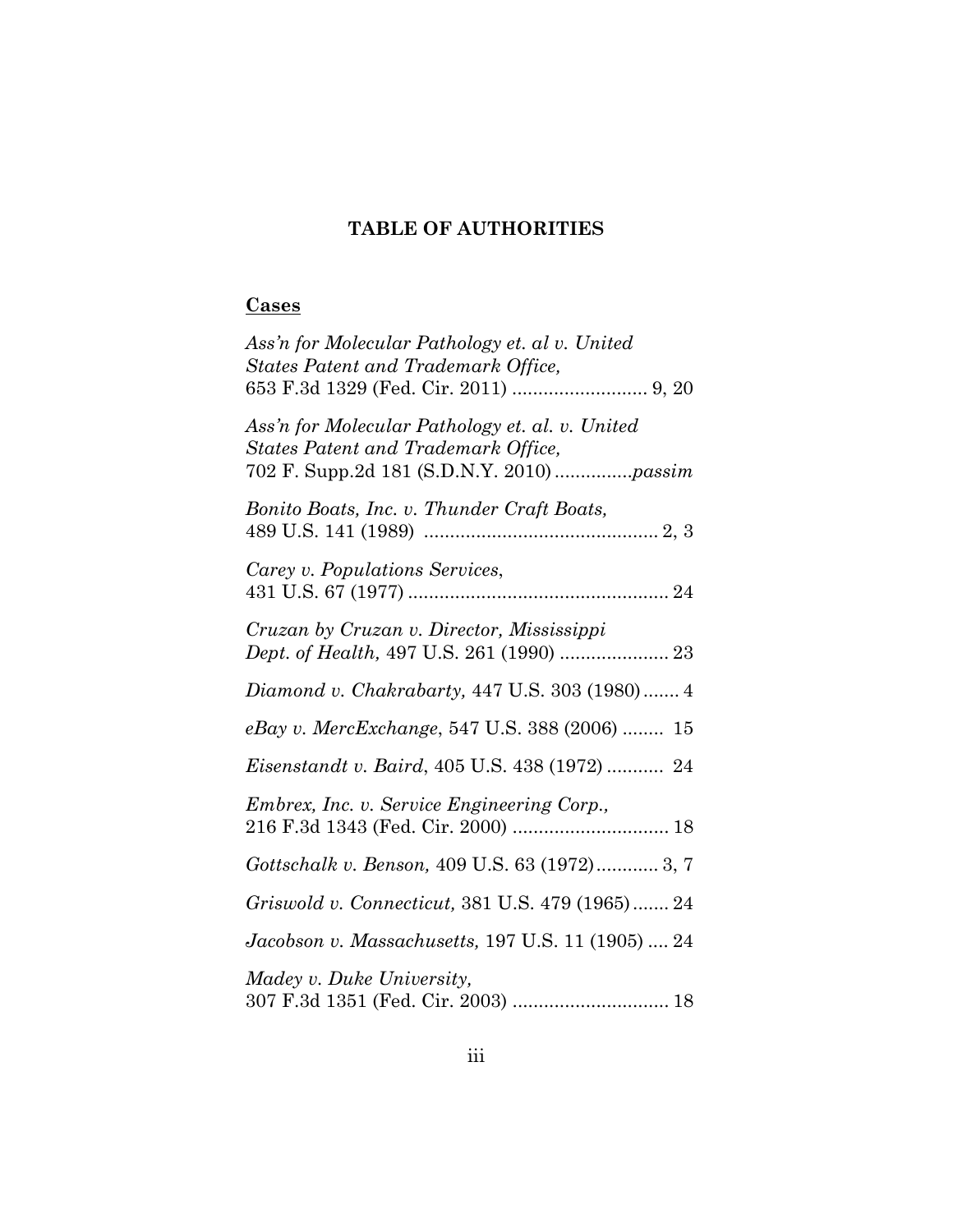| Parenthood v. Casey, 505 U.S. 833 (1992) 23, 24    |
|----------------------------------------------------|
| <i>Skinner v. Oklahoma, 316 U.S. 535 (1942) 24</i> |
| Union Pacific R. Co. v. Botsford,                  |
| Washington v. Glucksberg,                          |
|                                                    |
| WMS Gaming, Inc. v. International Game             |

#### **Statutes**

|--|--|--|--|

## **Other Authorities**

Andrew S. Robertson, *The Role of Genetic Patents in Genetic Test Innovation and Access*, 9 Nw. J. Tech. & Intell. Prop. 377 (2011) ................ 5

Andy Pollack, *Flaw Seen In Genetic Test For Cancer Risk*, N. Y. Times, Mar. 22, 2006, *available at http://www.nytimes.com/2006/* 03/22/health/22breast.html ......................... 11, 20, 22

Cho, MK et. al., *Effects of Patents and Licenses On The Provision of Clinical Genetic Testing Services*, 5 J. of Molecular Diagnostics 3 (2003) ... 19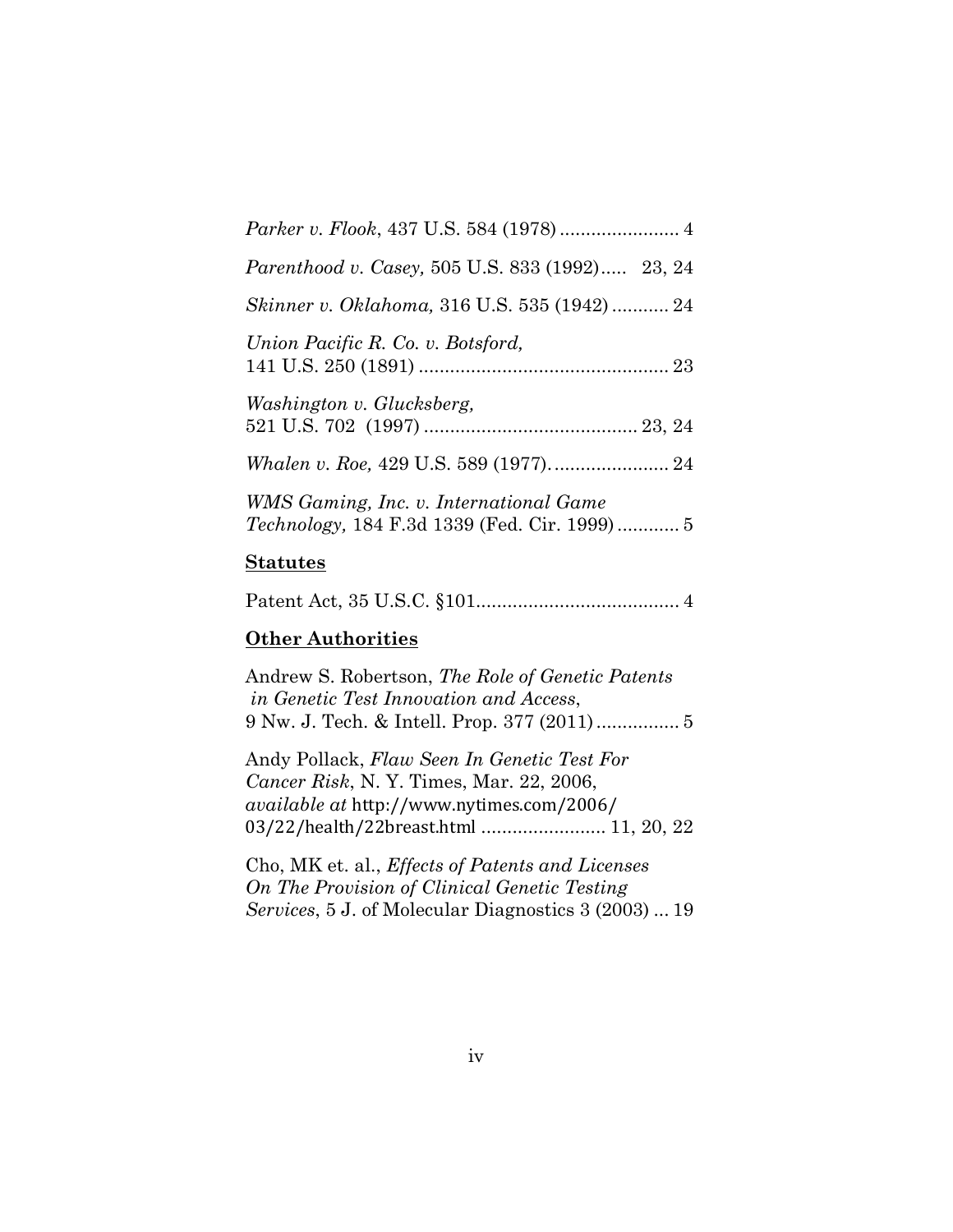Dep't of Health & Human Serv., Sec'y's Advisory Comm. on Genetics, Health, and Soc'y, *Gene Patents and Licensing Practices and Their Impact on Patient Access to Genetic Tests*  (April 2010), *available at* http://oba.od.nih.gov/ oba/sacghs/reports/SACGHS\_patents\_report \_2010.pdf ..........................................................*passim*

Gert Matthijs, *The European Opposition Against the BRCA Gene Patents*, 5 Familial Cancer 95 (2006) ................................. 5, 6

Gert Matthijs & Dicky Halley, *European-Wide Opposition Against The Breast Cancer Gene Patents*, 10 Eur. J. of Hum. Genetics 783 (2002) .... 6

Heidi L. Williams, *Intellectual Property Rights and Innovation*, (Nat'l Bureau of Econ. Research, Working Paper No. 16213, 2010) *available at*  http://www.nber.org/papers/w16213. ..................... 19

K. Huang & F. Murray, *Does Patent Strategy Shape the Long-Run Supply Of Public Knowledge? Evidence From Human Genetics*, 52 Acad. of Mgmt. J. 1193 (2006) .................... 14, 18

Lori B. Andrews, *The Gene Patent Dilemma: Balancing Commercial Incentives with Health Needs*, 2 Hous. J. Health L. & Pol'y 65 (2002). ....... 5

Maureen E. Boyle, *Leaving Room For Research: The Historical Treatment of The Common Law Research Exemption in Congress and the Courts, and Its Relationship To Biotech Law And Policy*, 12 Yale J. L. & Tech. 269 (2010) .............................. 6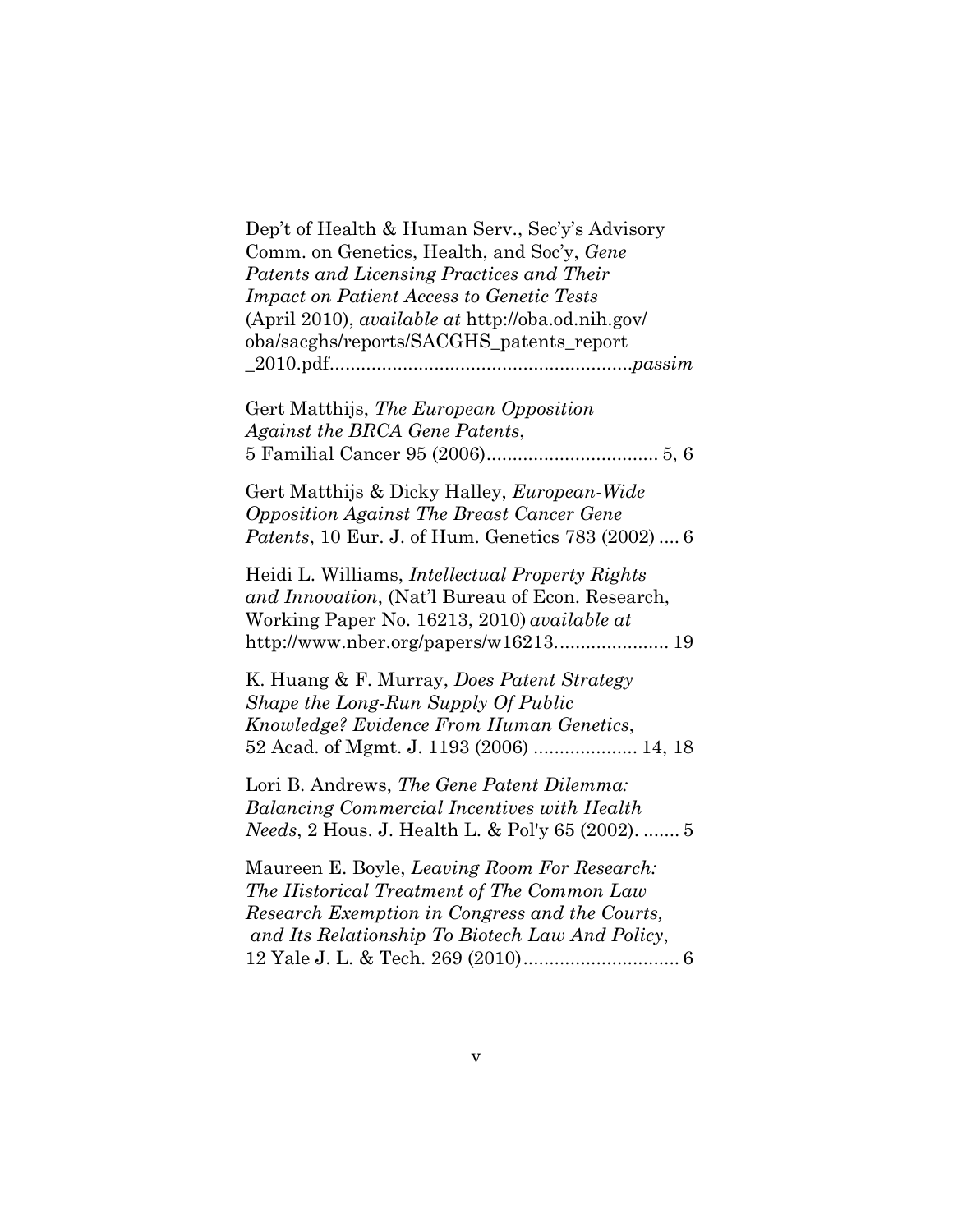National Cancer Institute Fact Sheets, *BRCA1 and BRCA2:Cancer Risk and Genetic Testing*  (Mar. 29, 2009), *http://www.cancer.gov/ cancertopics/factsheet/Risk/BRCA* ....................... 2

National Society of Genetic Counselors, *Position Statement on Human Gene Patenting* (2010), http://www.nsgc.org/Advocacy/Position Statements/tabid/107/Default.aspx. ...................... 16

Reva B. Siegel, *Dignity and the Politics of Protection: Abortions Restrictions Under Casey/Carhart*, 117 Yale L. J. 1694 (2008) ...................................... 23

Tom Walsh et al., *Spectrum of Mutations in BRCA 1, BRCA 2, CHEK2, and TP53 in Families at High Risk for Breast Cancer*, 295 J. Am. Med. Ass'n 1379 (2006) ............ 11, 12, 20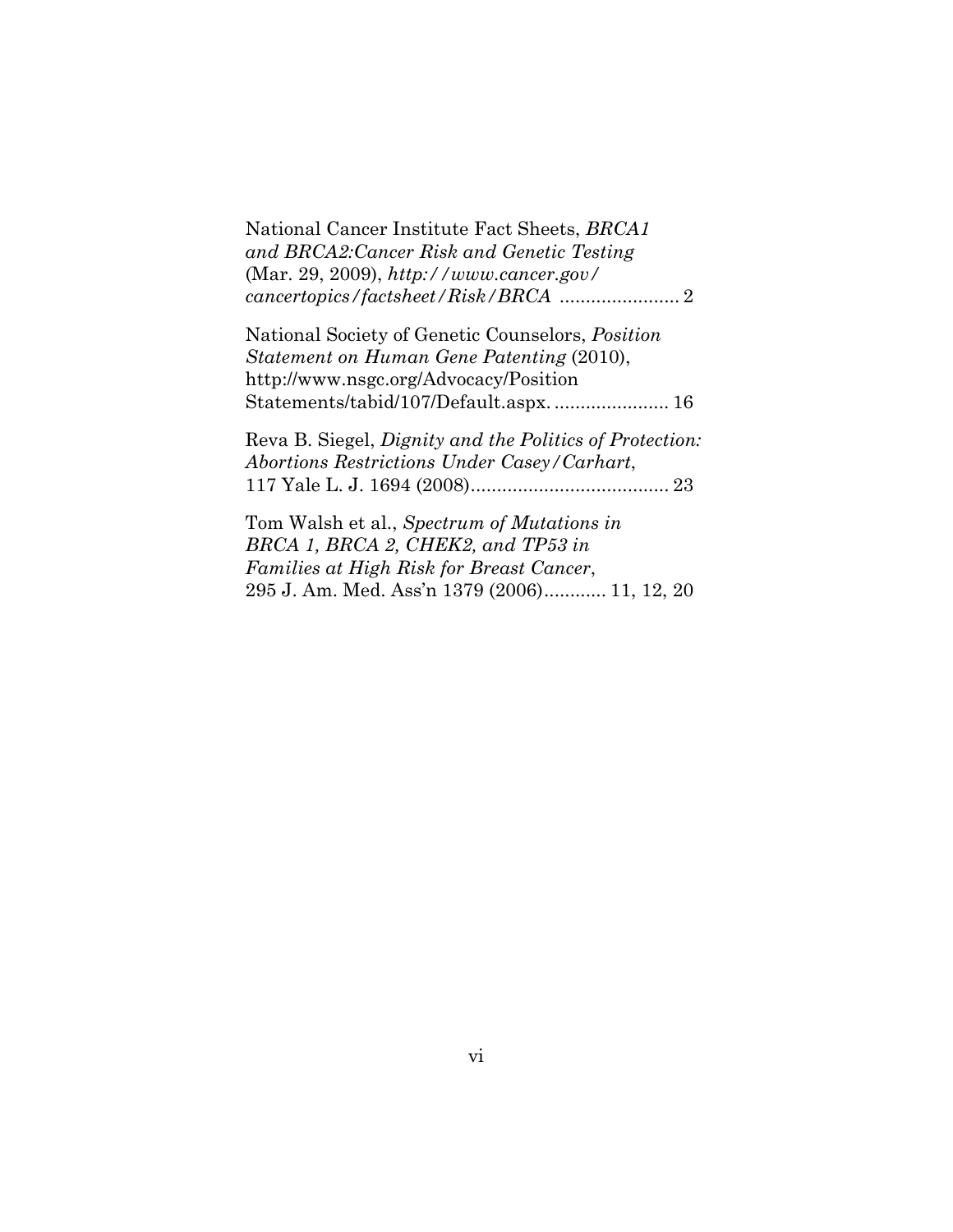#### **INTEREST OF** *AMICI CURIAE1*

Amici are scholars with the Information Society Project at Yale Law School (ISP),<sup>2</sup> an intellectual center addressing the implications of new information technologies for law and society: **Wendy Seltzer,** a Senior Fellow at the ISP, writes on law and technology of free expression and user innovation, including digital copyright, software patent, and information privacy. She founded and leads the Chilling Effects Clearinghouse, exploring legal threats to online expression at https://www.chillingeffects.org/; **Margot Kaminski**, Research Scholar in Law and Executive Director of the ISP, writes on privacy, information politics and First Amendment issues; **Priscilla Smith**, Senior Fellow of the ISP, **Jennifer Keighley**, Resident Fellow of the ISP, and **Genevieve Scott**, Visiting Fellow of the ISP, research and write on reproductive rights, with a particular focus on information policy and new technologies.

#### **SUMMARY OF ARGUMENT**

As this Court has explained clearly, the grant of a patent is a narrowly tailored exception to our free market system, a "carefully crafted bargain"

<sup>&</sup>lt;sup>1</sup> No counsel for a party authored this brief in whole or in part, and no person or entity other than *amici* and their counsel made any monetary contribution toward the preparation or submission of this brief. Pursuant to Supreme Court Rule 37.3, an email indicating the Respondent's consent to the filing of this *amicus* brief has been submitted to the Clerk. The Petitioners filed a consent to the filing of amicus curiae briefs with the Court on December 15, 2011.

<sup>2</sup> The Fellows participate in this case in their personal capacity; titles are used only for purposes of identification.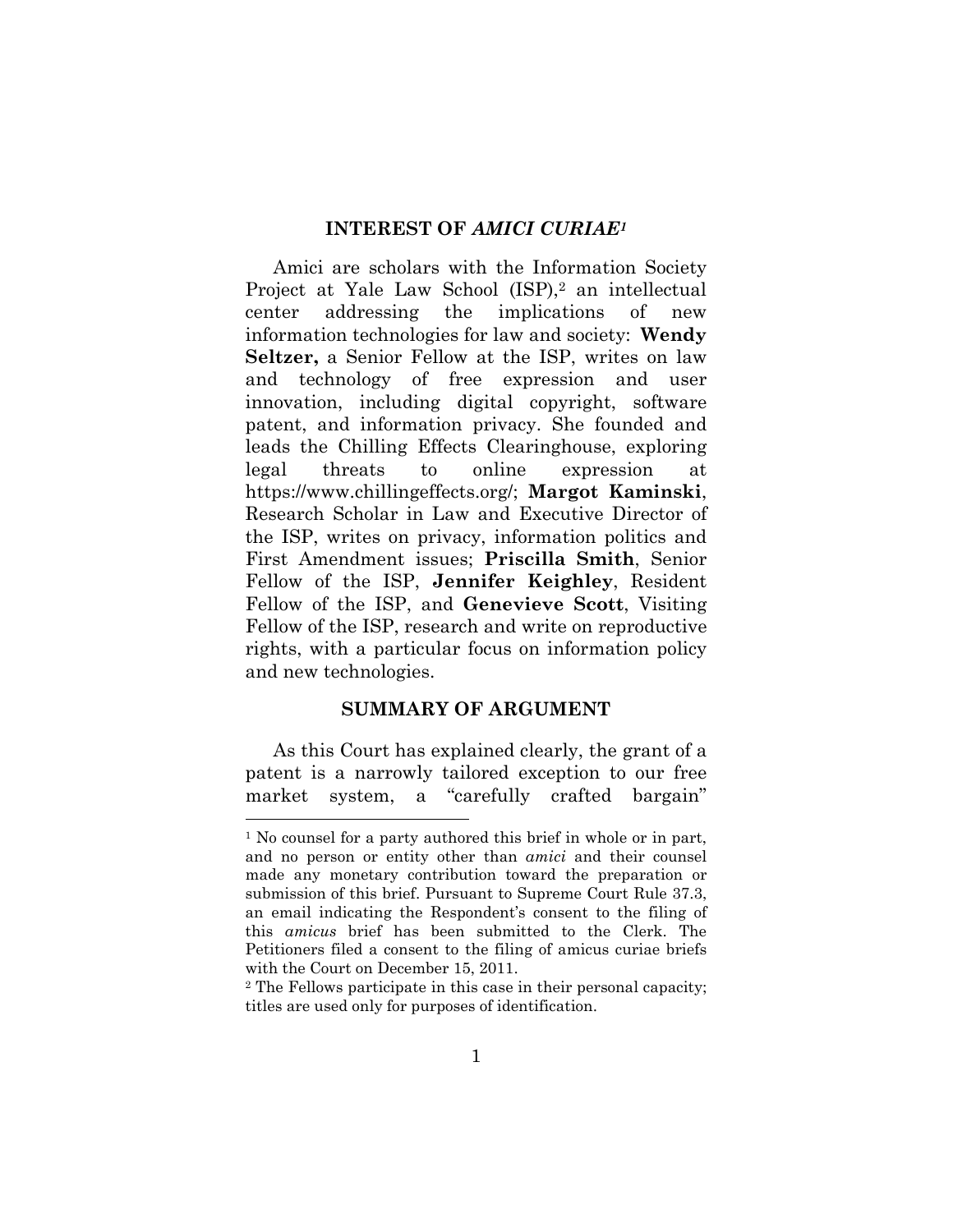designed to strike a balance between the avoidance of monopolies that stifle competition and the need to encourage innovation. *Bonito Boats, Inc. v. Thunder Craft Boats,* 489 U.S. 141, 146 (1989).

In this brief, *Amici* argue, first, that the Court should grant the Petition because Myriad's monopoly on the information contained in Breast Cancer Susceptibility Genes 1 and 2 (hereafter "BRCA  $1/2$ ")<sup>3</sup> undermines the careful balance struck by the patent rules. The evidence establishes that by limiting research on the BRCA 1/2 genes, and in the field of genetics more broadly, Myriad's patents stifle innovation and prevent information about natural phenomenon from being used in research to improve diagnosis and treatment of deadly diseases.4

Second, *Amici* argue that this Court should grant the Petition to closely examine these patents, which harm public health and undermine the exercise of fundamental rights. Myriad's patents create significant health risks for women, limit access to life-saving information about naturally occurring aspects of their own genomes, thereby undermining

<sup>&</sup>lt;sup>3</sup> BRCA1 and BRCA2 "belong to a class of genes known as tumor suppressors. Mutation of these genes has been linked to hereditary breast and ovarian cancer." National Cancer Institute Fact Sheets, *BRCA1 and BRCA2: Cancer Risk and Genetic Testing*, (Mar. 29, 2009), *http://www.cancer.gov/ cancertopics/factsheet/Risk/BRCA .*

<sup>&</sup>lt;sup>4</sup> Dep't of Health & Human Serv., Sec'y's Advisory Comm. on Genetics, Health, and Soc'y, *Gene Patents and Licensing Practices and Their Impact on Patient Access to Genetic Tests* (April 2010), *available at* http://oba.od.nih.gov/oba/sacghs/ reports/SACGHS\_patents\_report\_2010.pdf (hereinafter SACGHS report) (hereinafter SACGHS report).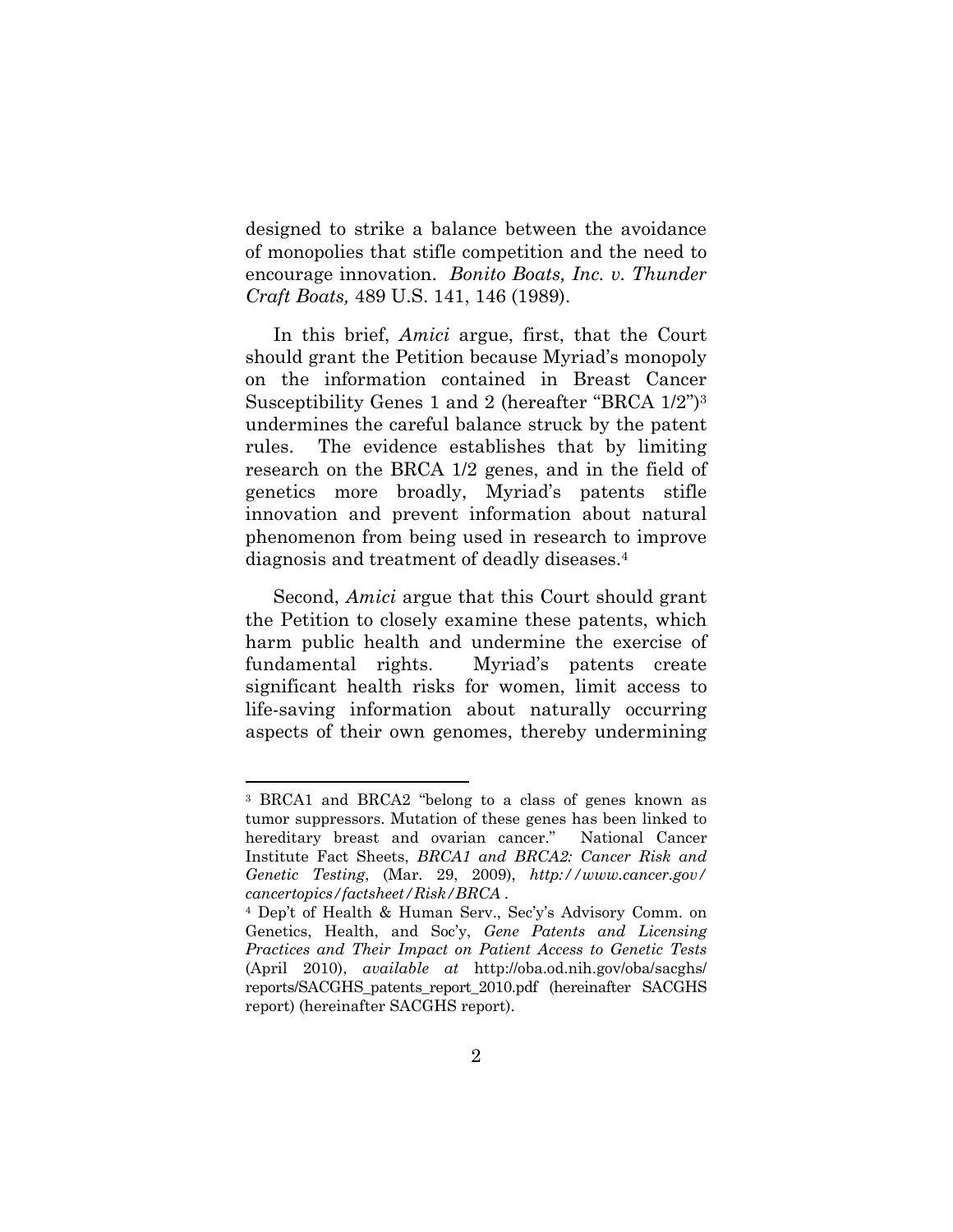their liberty rights to decisional autonomy, bodily integrity, and procreation.

#### **ARGUMENT**

**I. The Petition Should Be Granted Because The BRCA 1/2 Patents Stifle Innovation**  And Create a "Double Monopoly," **Thereby Undermining The Goals Of The Patent System In Conflict With This Court's Precedent.** 

Because "imitation and refinement through imitation are both necessary to invention itself and the very lifeblood of a competitive economy," *Bonito Boats*, 489 U.S. at 150, the central concern of patent law is "the difficult business 'of drawing a line between those things which are worth to the public the embarrassment of an exclusive patent and those which are not." *Id.* at 148 (quoting 13 Writings of Thomas Jefferson 335 (Memorial ed. 1904)). The "stringent requirements for patent protection seek to ensure that ideas in the public domain remain there for the use of the public." *Id.* at 150. This is especially true for "[p]henomena of nature, though just discovered, . . . as they are the basic tools of scientific and technological work." *Gottschalk v. Benson*, 409 U.S. 63, 67 (1972).

To protect their public domain status and encourage scientific progress, this Court recognizes that "discoveries" of laws of nature or physical phenomena, including discoveries of an existing scientific relationship, are excluded from the category of patentable subject matter under Title 35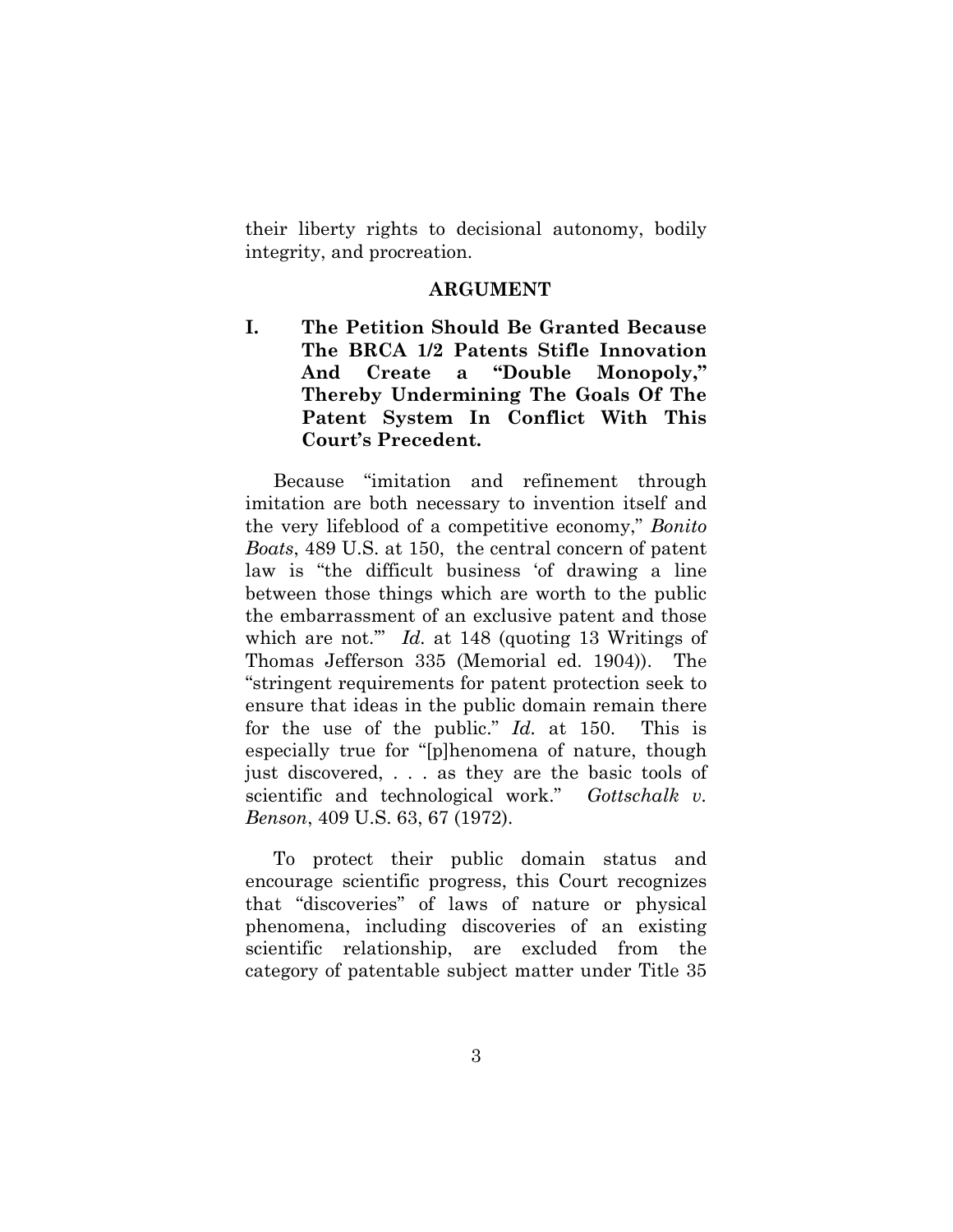U.S.C. §101. *Diamond v. Chakrabarty*, 447 U.S. 303, 309 (1980). As this Court explained:

> The underlying notion is that a scientific principle, . . . reveals a relationship that has always existed. . . . "Such 'mere' recognition of a theretofore existing phenomenon or relationship carries with it no rights to exclude others from its enjoyment. . . . There is a very compelling reason for this rule. The reason is founded upon the proposition that in granting patent rights, the public must not be deprived of any rights that it theretofore freely enjoyed."

*Parker v. Flook*, 437 U.S. 584, 593 n.15 (1978) (quoting P. Rosenberg, Patent Law Fundamentals, § 4, p. 13 (1975)). Granting patents on the recognition of existing relationships in nature, such as the nucleotide sequence on a strand of DNA, prevents the use of these natural phenomenon to conduct additional research, "discover" other natural relationships, and develop innovations in disease treatments.

The BRCA 1/2 patents have imbalanced the patent system.5 The patents are on basic scientific knowledge, "the very instructions inside each of our cells that determine what proteins are produced."<sup>6</sup> Because "knowledge itself is what is patented in a

<sup>5</sup> Stiglitz Decl. ¶¶ 15, 19. 25, Jan. 19, 2010.

<sup>6</sup> *Id*. at ¶ 25.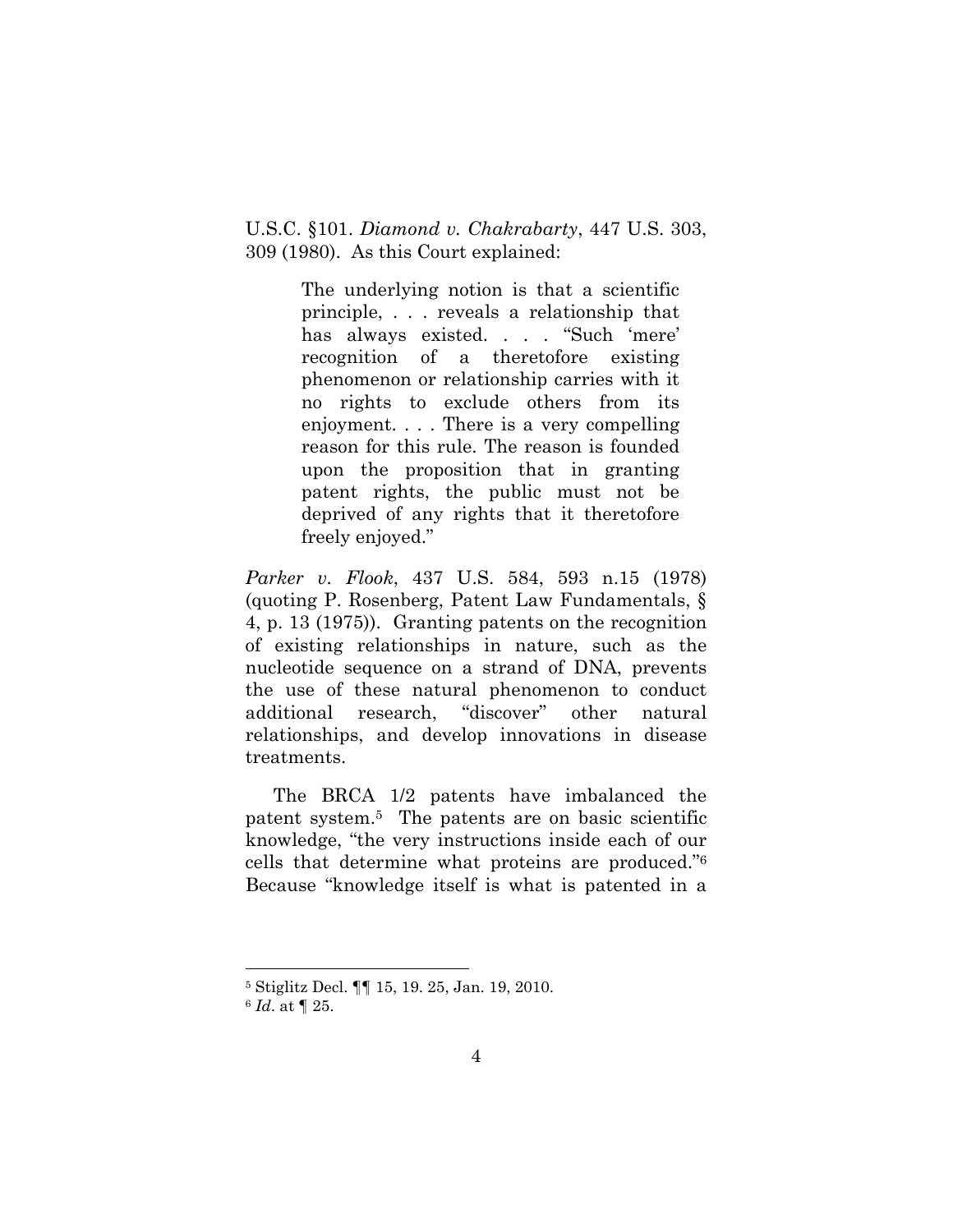gene patent," the tradeoff that normally occurs in the patent system is undermined.7

Ordinarily, patents leave room for competitors to "invent around."<sup>8</sup> For example, with chemical compounds, a patent does not prevent competitors from manufacturing a different chemical compound with a functionally similar result. Because the human genome contains a finite number of genes, it is impossible to invent around a genetic patent to create an equivalent, but non-infringing invention.9 "One cannot invent around the sequence if it is patented because each gene and each gene sequence is unique in its kind." $10$  Moreover, researching and acquiring a patent on human genetic information does not impose the same financial costs as the development of pharmaceutical patents.<sup>11</sup> Pharmaceutical drug development costs are increased due to "salaries for research and development scientists, the great expense of animal research and human clinical trials, and the cost of

<sup>7</sup> *Id.* at. ¶¶ 10, 12. 25.

<sup>8</sup> *See WMS Gaming, Inc. v. Int\*l Game Tech.*, 184 F.3d 1339, 1355 (Fed. Cir. 1999).

<sup>9</sup> Andrew S. Robertson, *The Role of Genetic Patents in Genetic Test Innovation and Access*, 9 Nw. J. Tech. & Intell. Prop. 377 at \*10 (2011) (*citing* Stephen A. Merrill & Anne-Marie Mazza eds., *Reaping the Benefits of Genomic and Proteomic Research: Intellectual Property Rights, Innovation, and Public Health* Nat'l Research Council, Nat'l Acad. Of Scis. (2006)).

<sup>10</sup> Gert Matthijs, *The European Opposition Against the BRCA Gene Patents*, 5 Familial Cancer 95 (2006). 11 Lori B. Andrews, *The Gene Patent Dilemma: Balancing* 

*Commercial Incentives with Health Needs*, 2 Hous. J. Health L. & Pol'y 65, 77 (2002); *see also* SACGHS report. at 34 ("The cost" of developing these laboratory-developed tests appear to be relatively modest."); Cho Decl.  $\P\P$  17, 23, Aug. 17, 2009.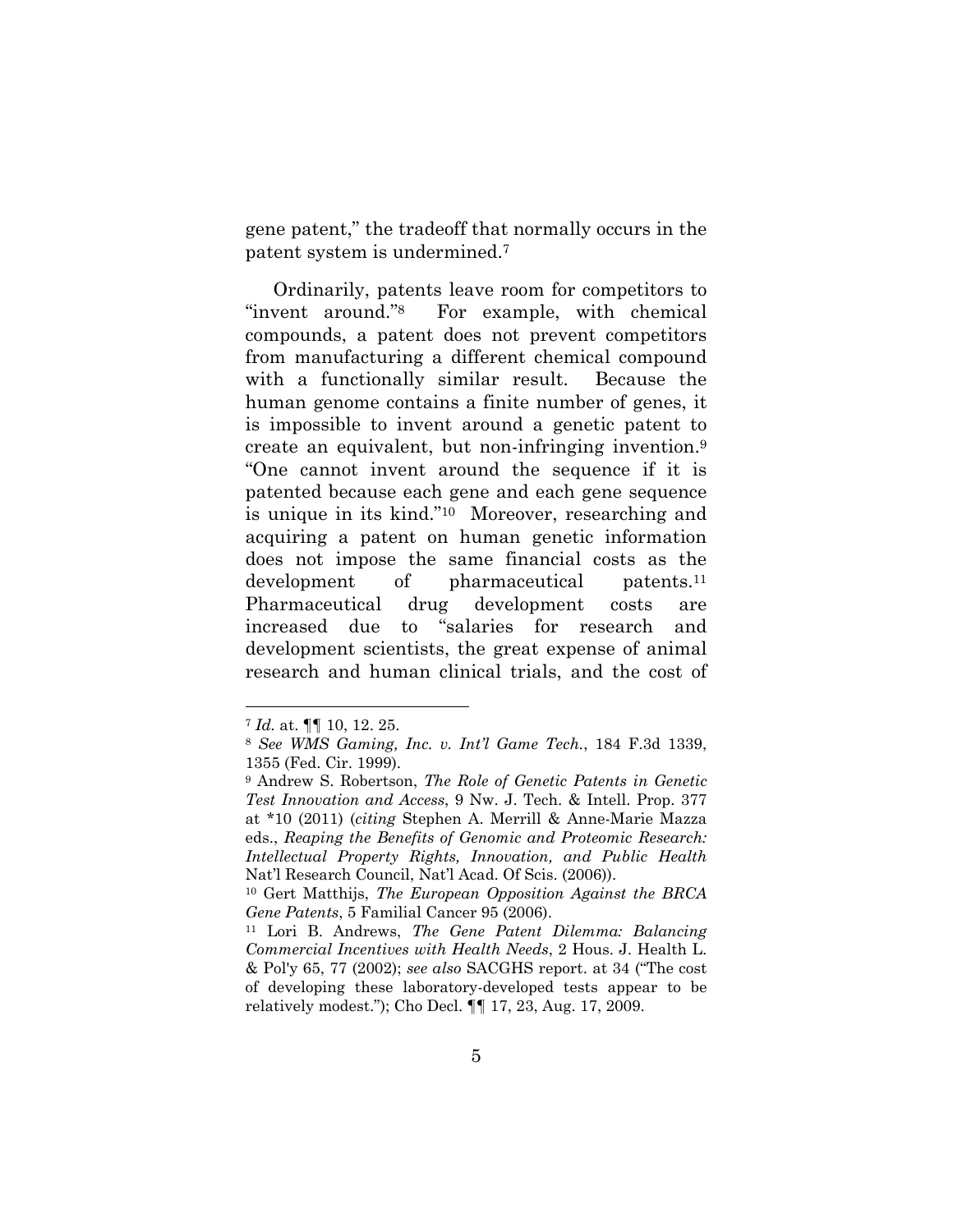obtaining FDA approval." $12$  In contrast, technological developments in the area of genomic screening can be accomplished in much less time, using known techniques, and is not regulated by the FDA.13

By securing a patent on the genetic information in the BRCA 1/2 genes, Myriad has left no alternative for genetic testing on those genes, creating a powerful "double monopoly." $14$  "When the uniqueness of the genetic code is combined with the exclusive rights of patents, a truly unbreakable monopolistic right is generated. $15$  In such an environment, patentees are dissuaded from performing additional research, charging reasonable prices, or cross-licensing technology.<sup>16</sup> "Profit" maximizing behavior and progress-maximizing behavior" are "at odds."17

This is the precisely the environment that has allowed Myriad to abuse its monopoly power by inflating prices, delaying researchers' access to information, and inhibiting the progress of genetic testing. The BRCA 1/2 patents place restrictions on

<sup>12</sup> *Id*. 13 *Id*. 14 Gert Matthijs, *The European Opposition, supra,* at 5.

<sup>15</sup> Gert Matthijs & Dicky Halley, *European-Wide Opposition Against The Breast Cancer Gene Patents*, 10 Eur. J. of Hum. Genetics 783 (2002).

<sup>16</sup> Maureen E. Boyle, *Leaving Room For Research: The Historical Treatment of The Common Law Research Exemption in Congress and the Courts, and Its Relationship To Biotech Law And Policy*, 12 Yale J. L. & Tech. 269 (2010) (*citing* Michael A. Heller & Rebecca S. Eisenberg, *Can Patents Deter Innovation? The Anticommons in Biomedical Research*, 280 SCIENCE 6918 (1998)).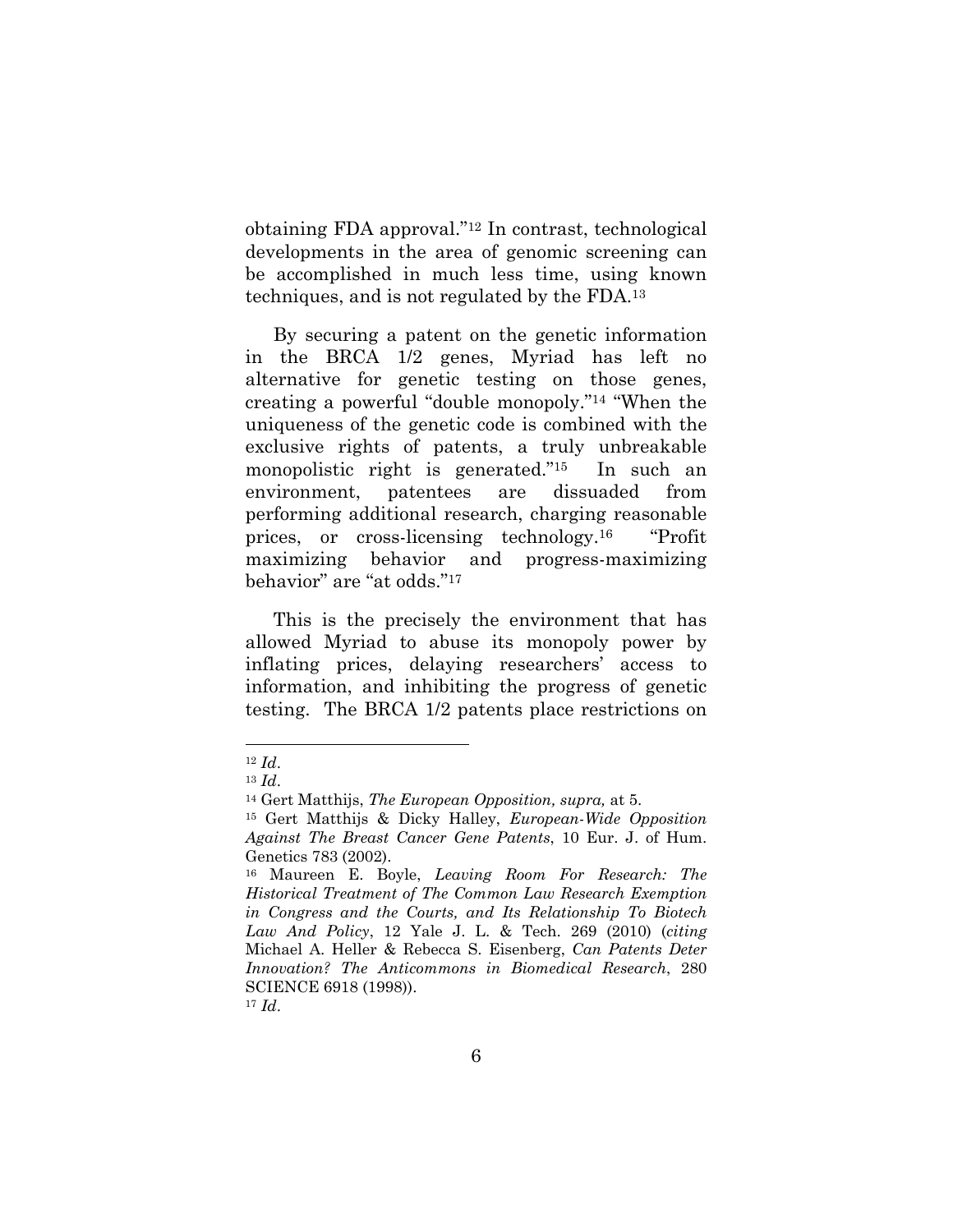facts of nature that distort the efficient allocation of resources; the tremendous rewards granted to Myriad do not correspond to the social returns.<sup>18</sup>

# II. Myriad's Monopoly In Facts of Nature **Was Unnecessary To Incentivize Research On The BRCA 1/2 Genes, and Inhibits Innovation.**

The evidence in this case establishes that the promise of a patent grant did not act as the incentive for the original research on the BRCA genes; and rather than encouraging innovation and scientific progress, the BRCA 1/2 gene patents stifle advances in medical testing. As a result, the patents prevent research into relationships between the BRCA genes and other cancers as well as other genetic diseases, delaying the discovery of life-saving information about breast cancer, ovarian cancer, and other diseases.

These limitations on innovation are not a normal consequence of the patent system; they are a consequence of the overextension of the patent system to cover the discovery of scientific fact, creating a monopoly on the "basic tools" of scientific research. *Gottschalk,* 409 U.S. at 67. Given the fundamental nature of the information contained in a human gene, it is unsurprising that the BRCA 1/2 patents on human genes have retarded innovation and stifled competition.

<sup>18</sup> Stiglitz Decl. ¶¶ 19, 26, Jan. 19, 2010.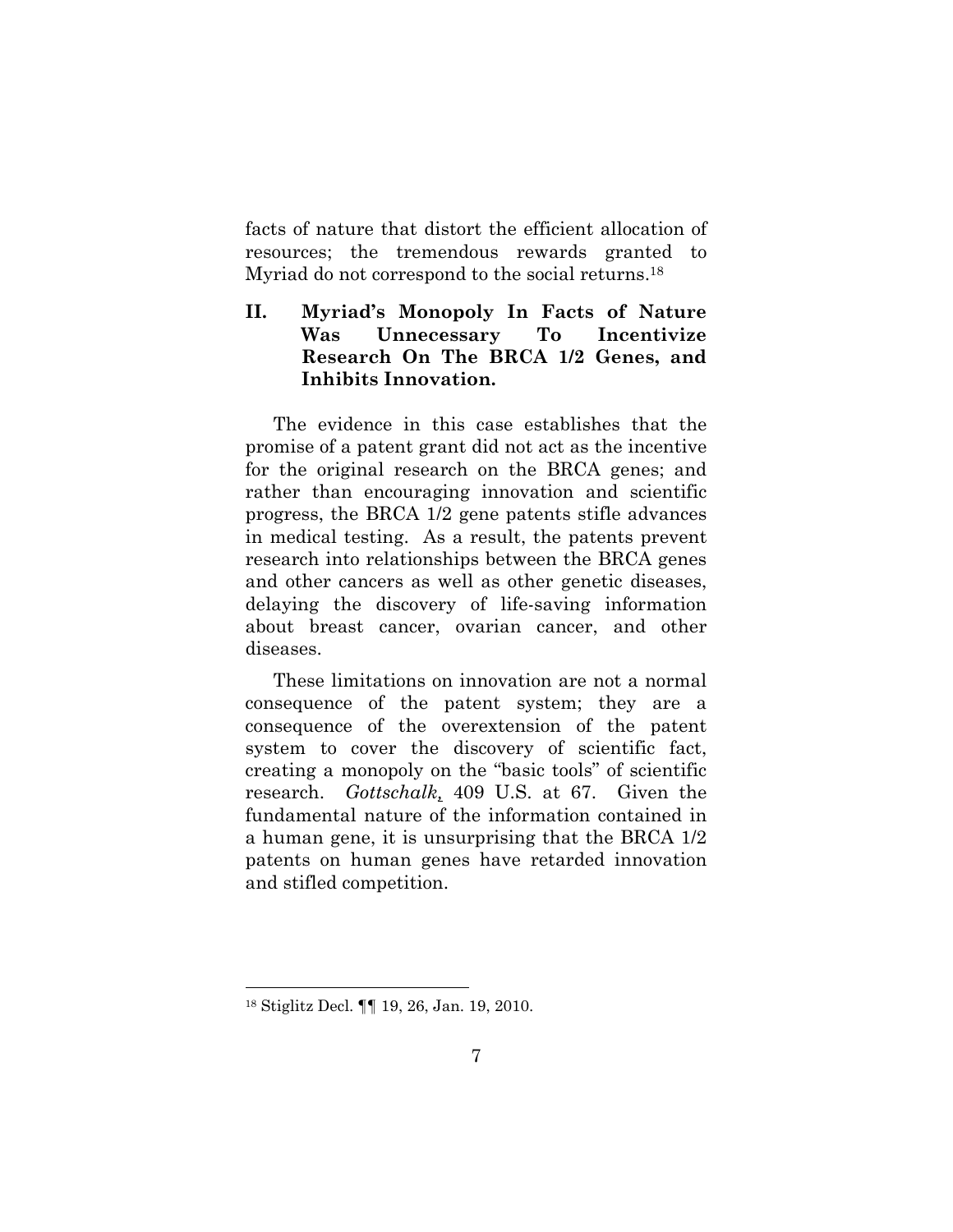#### **A. The Monopoly Granted To Myriad Was Unnecessary To Incentivize the Identification of the BRCA 1/2 Genes.**

In its report entitled *Gene Patents and Licensing Practices and Their Impact on Patient Access to Genetic Tests* (hereinafter "SACGHS report"), the Secretary's Advisory Committee on Genetics, Health and Society conclude that patents are not necessary to ensure that genetic tests come to market,19 finding significant evidence that most gene discoveries are in fact not patent-driven.<sup>20</sup> The "inventor class" in genetics and biotechnology are academic and industry researchers whose primary motivations are "the desire to advance understanding, help their patients by developing treatments for disease, advance their careers, and enhance their reputations."<sup>21</sup> Gene patents serve only to prevent alternative, and potentially more accurate, tests from being shared in the market.22

Moreover, advances in genetics have been and continue to be significantly funded by the publically financed human genome project and U.S. federal funds.23 According to the SACGHS report, although

<sup>19</sup> SACGHS report at 26.

<sup>20</sup> *Id*. at 2. 21 *Id.* at 21-22. *22 Id*. at 34.

<sup>23</sup> *Id*. at 26; Ledbetter Decl. ¶ 13 , Aug. 20, 2009; *See also* Cho Decl.¶ 22, Aug. 17, 2009 (a study of gene patents in the US on genetic diagnosis showed that 67% were for discoveries funded by the U.S. government) (*citing* Schissel, A., Merz, JF, Cho, MK., *Survey Confirms Fears About Licensing of Genetic Tests*, 402 Nature 118 (1999); *see also* Cho Decl. ¶¶ 17, 23, Aug. 17, 2009 ("the majority of patented gene discoveries were supported by the federal government." $)$ ).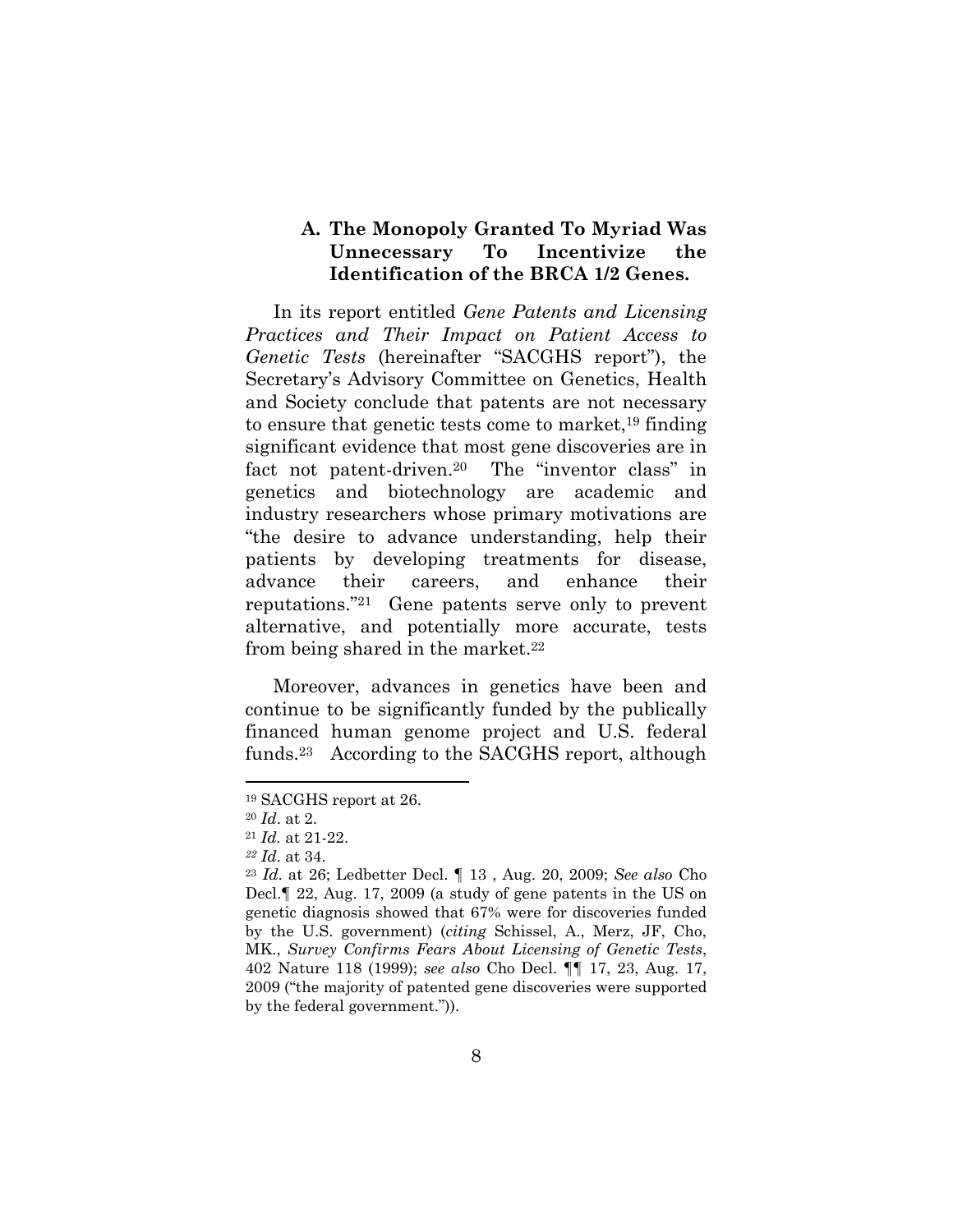a patent or exclusive license may at times stimulate its holder to develop a genetic test, SACGHS found no cases in which possession of exclusive rights was necessary for the development of a particular genetic test, including test kits and tests for both common and rare genetic diseases.24

This case proves the point. As the District Court Opinion discusses at length, the discovery of the BRCA 1/2 gene patents received significant federal funding through the National Institutes of Health and was made possible by the use of known sequencing techniques<sup>25</sup> and the scientific contributions of various teams of researchers, including those who were staunchly opposed to patenting the BRCA 1/2 gene sequences.26

#### **B.** Myriad's Patents Stifle Advances in **Testing and Research.**

Plaintiffs in this suit include researchers at Yale University, the University of Pennsylvania, and Georgetown University who would like to offer a broader range of testing and services to their

<sup>24</sup> SACGHS report at 2.

<sup>&</sup>lt;sup>25</sup> Ass'n for Molecular Pathology et. al v. United States Patent *and Trademark Office,* 653 F.3d 1329, 1373 (Fed. Cir. 2011) (Circuit Judge Bryson concurring in part and dissenting in part) (95a); *Ass\*n for Molecular Pathology et. al. v. United States Patent and Trademark Office*, 702 F. Supp.2d 181, 201-202 (S.D.N.Y. 2010) (155a-156a).

<sup>26</sup> Stiglitz Decl. ¶ 26, Jan. 19, 2010; *Ass\*n for Molecular Pathology et. al.,* 702 F. Supp.2d at 201-202 (154a-158a) (*citing* Jeff M. Hall et al., *Linkage of Early-Onset Familial Breast Cancer to Chromosome 17q21*, 250 Science 1684 (1990); Richard Wooster, et. al, *Identification of the Breast Cancer Susceptability Gene BRCA 2*, 378 Nature 789-92 (1995)).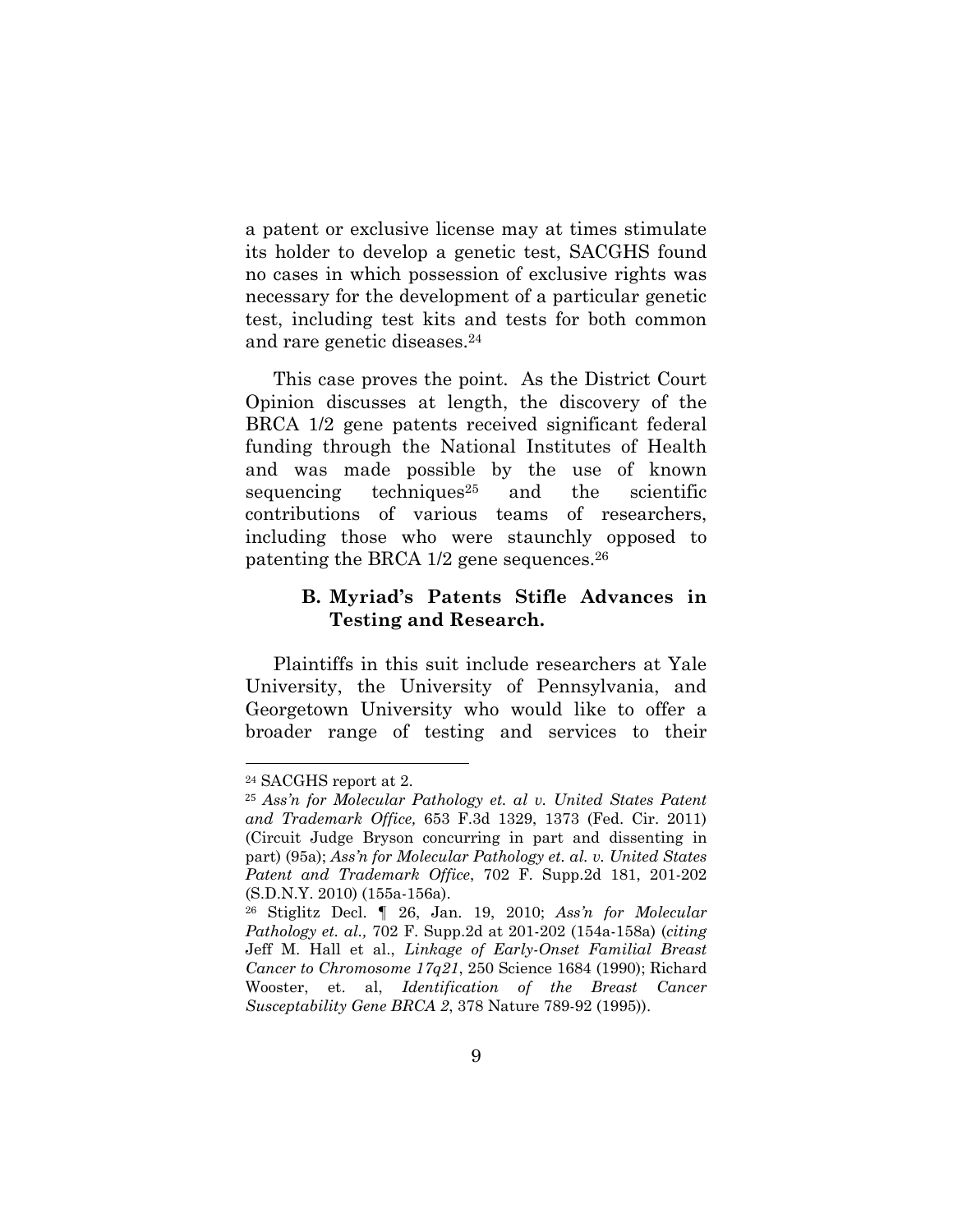patients but fear they will be sued for infringement by Myriad.27 By threatening litigation and sending cease and desist notices, Myriad prevents researchers and specialists at top academic institutions from researching alternative and less costly means of testing for mutations in the BRCA 1/2 genes.28 In addition, because of its patents, Myriad controls all test data in the United States, but fails to make this data readily available to researchers, limiting their ability to conduct research on breast cancer, ovarian cancer, and other cancers and diseases.29

## **a. The Patents Prevent Research To Improve Myriad's Test, Which Contains Numerous Ambiguities And Fails to Detect Some Mutations.**

The best means to ensure the quality of genetic tests is to independently verify test results and use proficiency testing, a method in which multiple labs scrutinize the same sample.<sup>30</sup> However, due to its active enforcement of its patents, Myriad is the exclusive provider of BRCA 1/2 tests for mutations

<sup>27</sup> Myriad aggressively enforces its patent against private research labs, nonprofits research institutions, and universities. *Ass\*n for Molecular Pathology et. al.,* 702 F. Supp.2d at 204-206 (163a-166a) (including University of Pennsylvania, Cancer Genetics Network Project sponsored by the National Cancer Institute, Georgetown University, Yale University, and Oncormed); SACGHS report at 33.

<sup>28</sup> Ledbetter Decl. ¶¶ 13, 16, Aug. 20, 2009.

<sup>29</sup> Swisher Decl. ¶¶ 14, 15, 19, Aug. 19, 2009.

<sup>30</sup> SACGHS report at 48.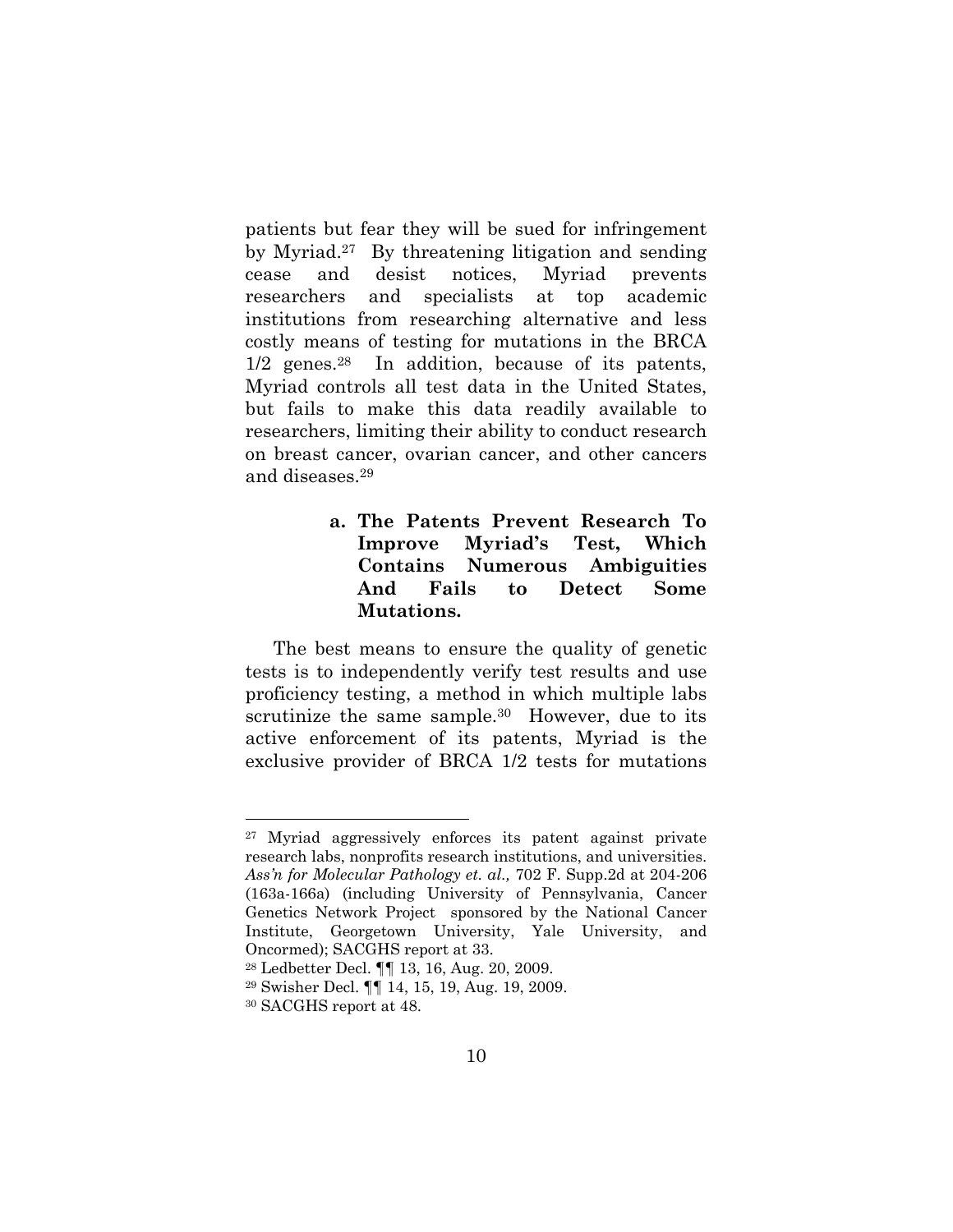associated with breast or ovarian cancer in the United States.

Since 2002, the standard test offered by Myriad is its Comprehensive BRACAnalysis, which consists of the full sequencing of the BRCA 1/2 genes with a large rearrangement panel for detecting five common large rearrangement mutations.<sup>31</sup> In 2006, a study on the spectrum of mutations in BRCA genes revealed that Myriad's full sequencing test contains serious inaccuracies: 12% of women with negative test results carry cancer-predisposing genomic deletions or duplications in the BRCA 1/2 genes.<sup>32</sup> The study further revealed significant numbers of previously undetected mutations in BRCA 1/2 genes, including 22 different genomic rearrangements.33

It is well-known that the cause of these ambiguities lies in the limitations of the sequencing test itself. Simply sequencing the coding region of the BRCA 1/2 genes will not reveal all known causative mutations that have been associated with an increased risk of developing ovarian or breast cancer.34 Sequencing only uncovers approximately 70% of known causative mutations. Of the remaining 30%, a significant portion are structural

<sup>31</sup> *Ass\*n for Molecular Pathology et. al*., 702 F. supp. 2d at 203 (160a).

<sup>32</sup> Tom Walsh et al., *Spectrum of Mutations in BRCA 1, BRCA 2, CHEK2, and TP53 in Families at High Risk for Breast Cancer*, 295 J. Am. Med. Ass'n 1379 (2006); Swisher Decl. <sup>[1]</sup> 25-26, Aug. 19, 2009; Andy Pollack, *Flaw Seen In Genetic Test For Cancer Risk*, N. Y. Times, Mar. 22, 2006, *available at* http://www.nytimes.com/2006/03/22/health/22breast.html.

<sup>33</sup> Walsh et al., *Spectrum of Mutations, supra*, at 11.

<sup>34</sup> Ledbetter Decl. ¶ 16, Aug. 20, 2009.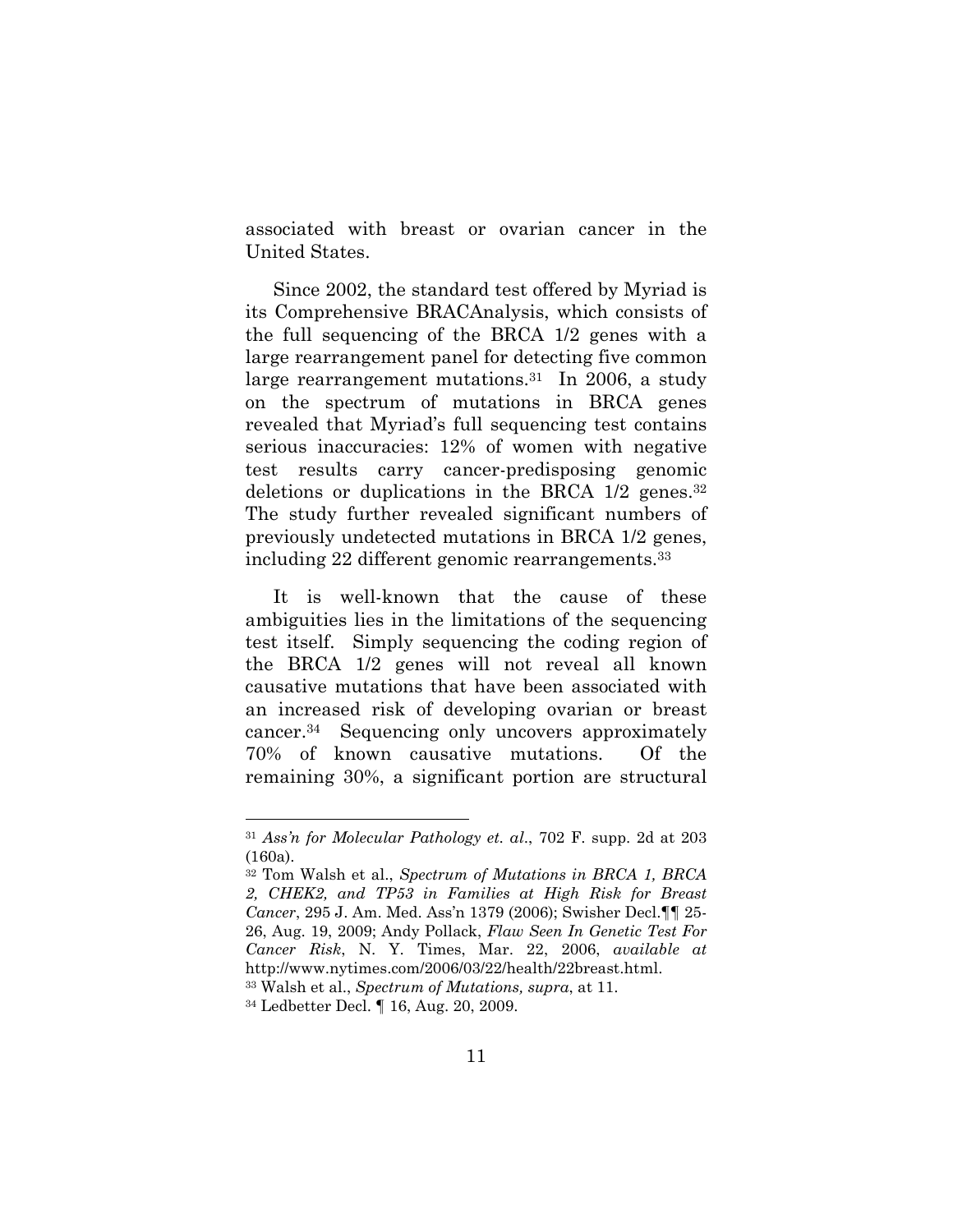mutations, which are primarily large rearrangements in the gene that disrupt its function.35 In order to test for structural mutations, an additional method of testing must be used.36 In Europe, testing has been done using Multiplex Ligation-dependent Probe Amplification (MPLA), an alternative test that can identify cancer-predisposing genomic deletions and duplications that Myriad's sequencing test does not.37 Despite knowledge of this methodology, until 2006, Myriad continued to employ a partial testing strategy. As a result, a significant number of women were receiving false negative testing results.38 In 2006, Myriad finally began offering a supplemental test called the BRACAnalysis Rearrangement Test (BART) which Myriad claims can detect all large rearrangement mutations in the BRCA  $1/2$  genes.<sup>39</sup> To this day, however, Myriad does not automatically test for structural mutations in the event of a negative sequencing test result.40 Moreover, while Myriad asserts that BART is the gold standard for structural testing, Myriad has not released any formal comparison of BART with MLPA.41

In addition to limiting who gets tested, Myriad also fails to engage in proficiency testing or sample

<sup>35</sup> *Id.*

<sup>36</sup> Walsh et al., *Spectrum of Mutations, supra*, at 11; Swisher Decl. ¶ 27, Aug. 19, 2009.

<sup>37</sup> Swisher Decl. ¶ 24, Aug. 19, 2009.

<sup>38</sup> Ledbetter Decl. ¶ 16, Aug. 20, 2009.

<sup>39</sup> *Ass\*n for Molecular Pathology et. al*., 702 F. supp. 2d at 203 (160a).

<sup>40</sup> Ledbetter Decl. ¶ 16, Aug. 20, 2009.

<sup>41</sup> *Id*. at ¶¶ 32-33.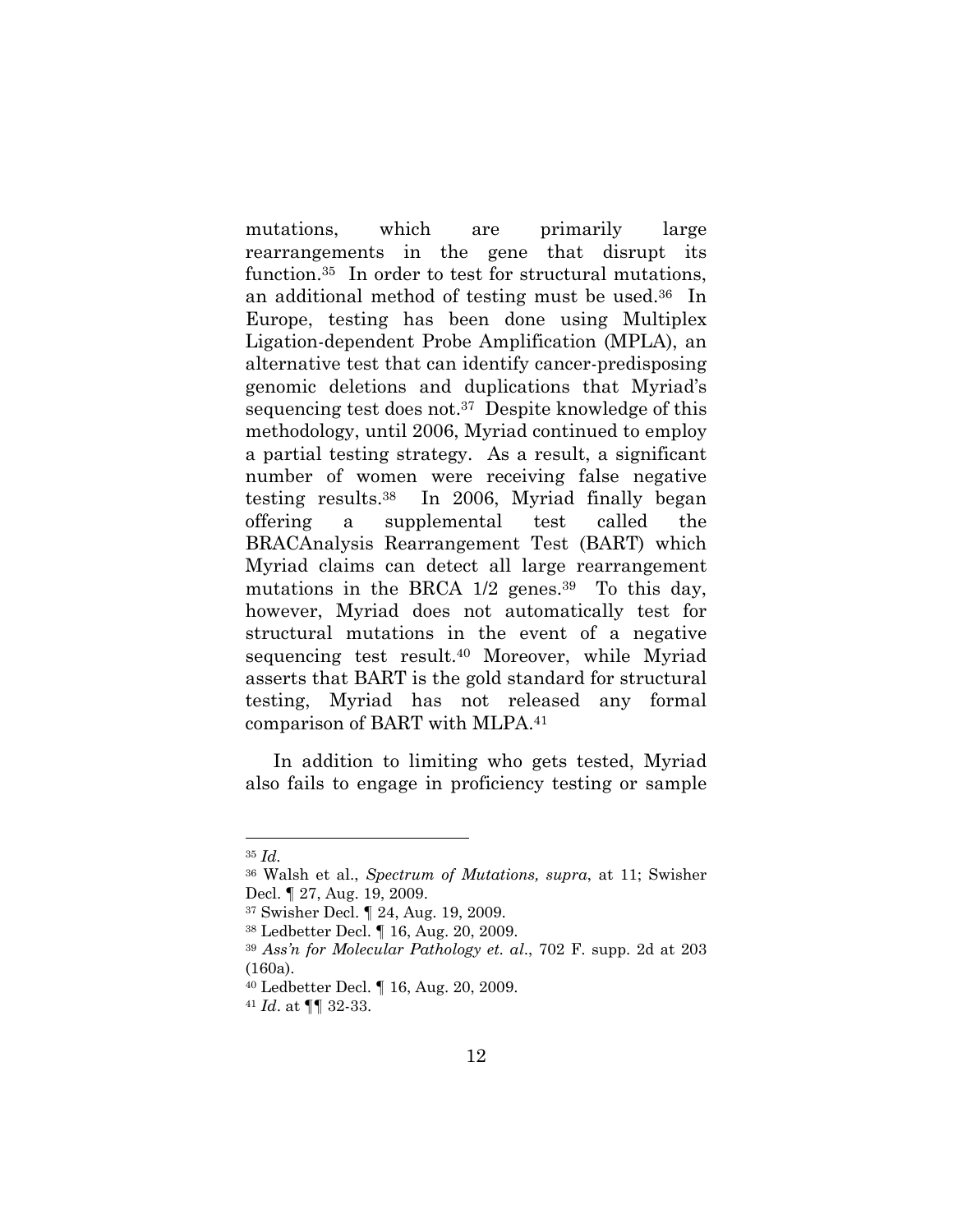exchange programs.42 These programs allow multiple researchers to act as a check on each others' work, an important aspect of quality control that is "ieopardized when one lab controls all diagnostic testing for a disease." $43$  In sum, without competition, Myriad fails to provide an optimal level of testing services, creating serious health risks for individual women as well as the public health.

> **b. The BRCA 1/2 Gene Patents Place Limits on Multiplex and Full Human Genome Testing that Prevent Researchers From Investigating Complex and Life-Threatening Diseases.**

Myriad's patents directly interfere with researchers' ability to investigate complex diseases. Current understandings of complex diseases reveal that in most cases, rather than associating a single gene with a given disease, multiple genes play a causative role.44 For example, autism is associated with more than ten different genes.<sup>45</sup> Similarly, BRCA 1/2 may be associated with, and serve as a predictor for, cancers other than breast or ovarian cancer, and even other diseases. $46$  "Multiplex" testing" is a recent innovation in genetic testing which allows researchers to simultaneously test multiple genetic markers.47 Such screening might eventually be done by affordable whole-genome

- 
- <sup>43</sup> *Id*. 44 *Id*. at ¶ 24.
- <sup>45</sup> *Id*. 46 *Id. at* ¶ 25.
- 

<sup>42</sup> *Id*. at ¶ 23.

<sup>47</sup> SACGHS report at 49.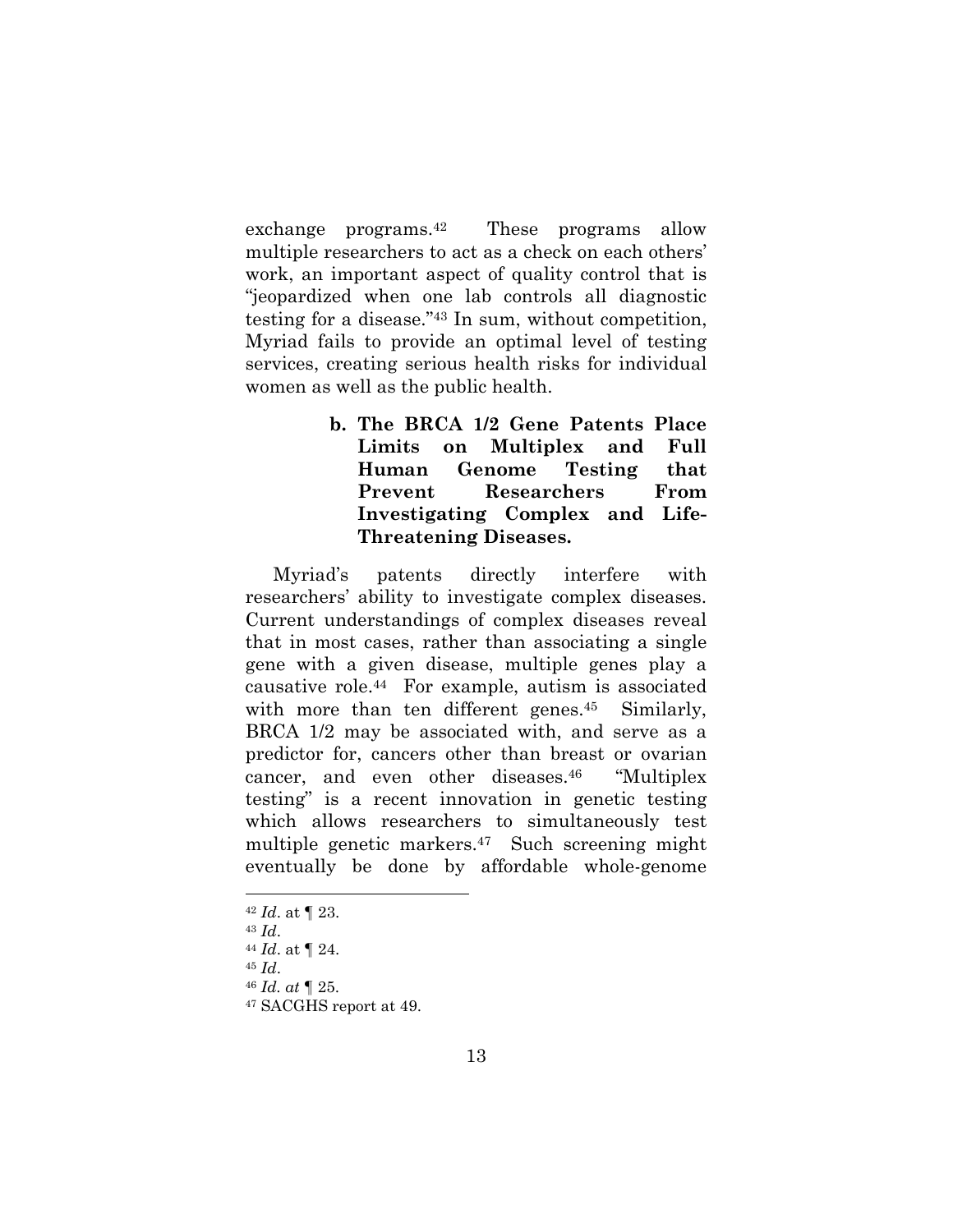sequencing and may be used in various contexts, including newborn screening.48 This testing will be essential to identifying conditions that involve multiple genetic factors or to simultaneously test for multiple conditions.49

However, the fact that multiplex tests involve multiple genes also raises concerns that they will violate multiple patents.50 The number of patents protecting genes spread among various patent holders and assignees, thus far 20% of the human genome, $51$  has led to a "patent thicket," described by the SACGHS report as "a dense web of overlapping" intellectual property rights that a company must hack its way through in order to actually commercialize new technology." $52$  The SACGHS report concludes that because of the thousands of patents claiming gene molecules or methods of associating a gene with a phenotype, developing

49 SACGHS report at 49.

<sup>&</sup>lt;sup>48</sup> *Id.* (*citing* The President's Council on Bioethics, *The changing moral focus of newborn screening: an ethical analysis by the President\*s Council on Bioethics. Chapter Three: The Future of Newborn Screening* (2008)).

<sup>50</sup> *Id*. (*citing* D Nicol, *Navigating the molecular patent landscape*, 18 Expert Opinion on Therapeutic Pat. 461, 468 (2009); S Soini, S Aymé, & G Matthijs, *Patenting and licensing in genetic testing: ethical, legal and social issues*, 16 Eur. J. of Human Genetics S10, S12 (2008); TJ Ebersole, MC Guthrie, & JA Goldstein, *Patent pools as a solution to the licensing problems of diagnostic genetics* 17 Intellectual Property & Technology Law Journal 6 (2005)).

<sup>51</sup> K. Huang & F. Murray, *Does Patent Strategy Shape the Long-Run Supply Of Public Knowledge? Evidence From Human Genetics*, 52 Acad. of Mgmt. J. 1193 (2006).

<sup>52</sup> SACGHS report at 51 (*citing* C Shapiro, *Navigating the patent thicket: cross licenses, patent pools, and standard setting*, 1 Innovation Pol'y and the Econ.  $119 (2001)$ .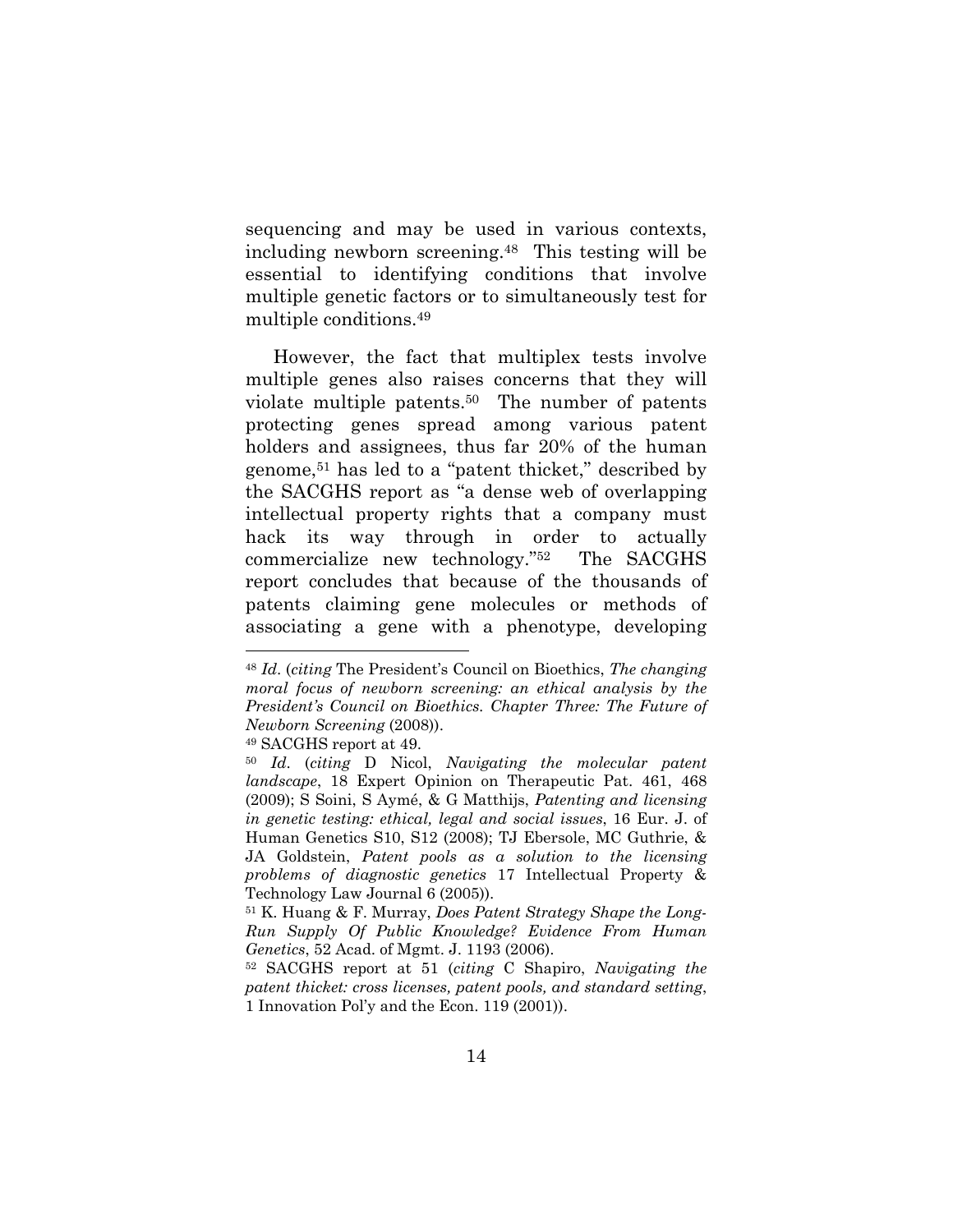multiplex testing, parallel sequencing and wholegenome sequencing will depend upon the acquisition of multiple rights or licensees to patents on genes, which will likely be prohibitively expensive and complex under current law.53

A recent study performed by researchers from the Centre for Intellectual Property Rights and the Centre for Human Genetics in Belgium confirms that 64% of patents relating to genetic testing will be difficult to invent around.54 Patents on human genes are often also difficult to interpret. For example, claim six of Myriad's patent on the BRCA 1 gene sequence is so broad that it includes at least 4% and as much as 100% of the genes in the human genome.55 Patent claims that are difficult to circumvent can only be evaded after "a substantial investment of money and time, as well as a large amount of inventiveness."<sup>56</sup> Even if many of those patents are ultimately found to be invalid for anticipation or obviousness, the costs associated with litigating the scope of the patents is prohibitive.57 As the SACGHS report discusses, under the standard set out in *eBay v. MercExchange, L.L.C.*, a multiplex developer faces the risk of an injunction and will not

<sup>53</sup> SACGHS report at 51-52.

<sup>54</sup> *Id*. at 15-16 (*citing* I. Huys, N Berthels, G Matthijs, & G Van Overwalle, *Legal uncertainty in the area of genetic diagnostic testing*, 27 Nature Biotechnology 903 (2009)).

<sup>55</sup> Mason. Supp. Decl. ¶¶ 3-6, Jan. 19, 2010.

<sup>56</sup> SACGHS report at 16.

<sup>57</sup> *Id*. at 51-52 (*citing* Rebecca S. Eisenberg, *Noncompliance, Nonenforcement, Nonproblem? Rethinking the Anticommons in Biomedical Research*, 45 Hou. L. Rev. 1059, 1076-1080 (2008)).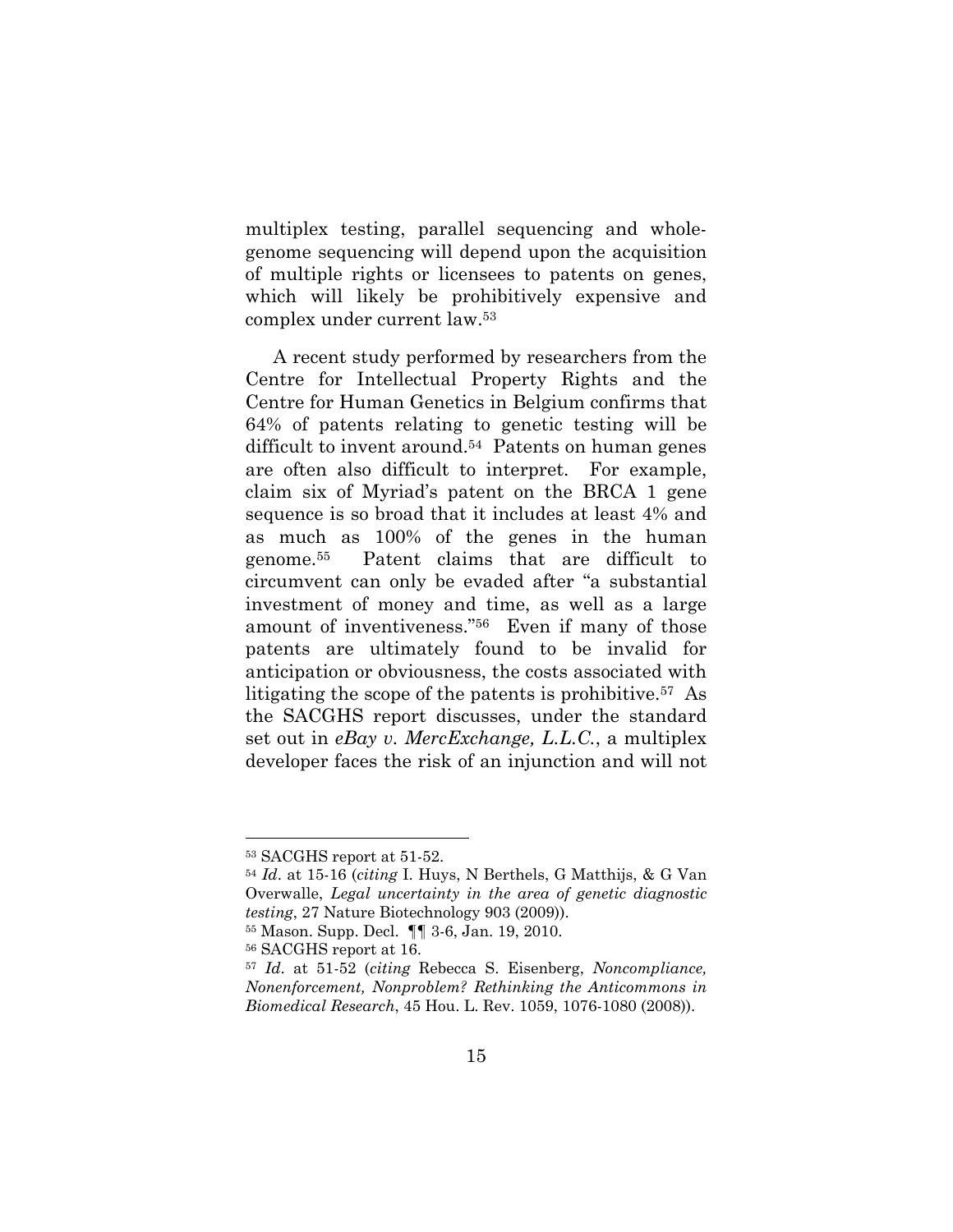learn if that injunction will issue until after lengthy and expensive litigation.58

The Association of Genetic Counselors concur that exclusive licenses and patents will "hinder the cost-effectiveness of genetic testing, particularly when analysis of multiple genes or the entire genome is necessary to assess the risk or existences of a  $disease."<sup>59</sup>$  As multiplex testing and whole-genome sequencing become commonplace medical tools, thickets of gene patents will discourage the development of advanced tests and their application to medicine.60 If more than one gene is patented, researchers are prevented from developing a comprehensive, cost-effective test for the full panel of human genes.<sup>61</sup> In the case at hand, as long as the patents on the BRCA 1/2 genes remain, researchers will be unable to include these genes in tests for other disease predispositions, including other forms of cancer, as well as in tests that simultaneously test for multiple genetic conditions.62

<sup>58</sup> SACGHS report at 53 (indicating that the lack of clarity regarding how *ebay* will be applied has a chilling effect on research) (*citing eBay v. MercExchange, L.L.C* ., 547 U.S. 388 (2006)).

<sup>59</sup> National Society of Genetic Counselors, *Position Statement on Human Gene Patenting* (2010). http://www.nsgc.org/Advocacy/ PositionStatements/tabid/107/Default.aspx.

<sup>60</sup> SACGHS report at 62.

<sup>61</sup> Ledbetter Decl. ¶ 24, Aug. 20, 2009.

<sup>62</sup> Ledbetter Decl. ¶ 25, Aug. 20, 2009.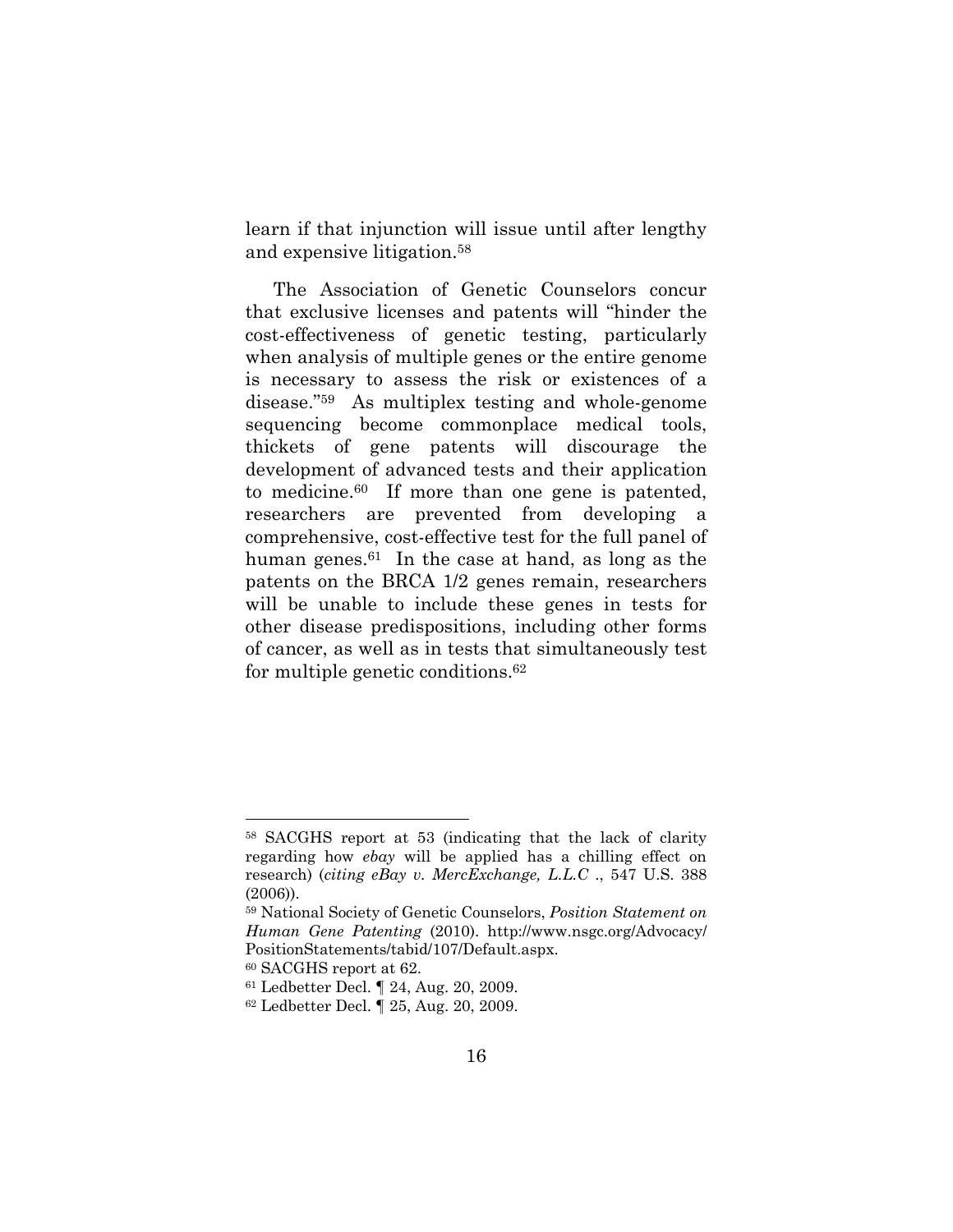#### c. Myriad's Monopoly Limits Research **On BRCA 1/2 and Other Diseases.**

Researchers have intentionally avoided research on BRCA 1/2 genes despite their belief that they can provide more comprehensive and less costly tests than the test offered by Myriad.63 The patent thicket that researchers currently face heavily directs their genetic research, forcing researches to design their business models and research around any gene that has been patented or exclusively licensed.<sup>64</sup> As a result, researchers are unable to provide the public with improved tests for BRCA  $1/2^{65}$  or a complete test for any other disease that BRCA 1/2 may be associated with.66

Additionally, patents on the BRCA 1/2 genes place severe limits on data sharing. Without competition, Myriad is slow to make research available to other researchers. Myriad has stopped providing data to the Breast Cancer Information Core, a catalogue of all mutations and polymorphisms in breast cancer susceptibility genes whose principle aim is to facilitate the detection and characterization of these genes.67 Genetic tests often reveal genetic alterations described as "variants of unknown significance" that researchers are unable to

<sup>63</sup> *Id*. at ¶ 16; *Ass\*n for Molecular Pathology et. al*., 702 F. supp. 2d at 204 (162a) ("A number of researchers, clinicians, and molecular pathologists have the personnel, equipment, and expertise to sequence and analyze the BRCA 1/2 genes at a lower cost than Myriad's testing.".

<sup>64</sup> Ledbetter Decl. ¶ 14, Aug. 20, 2009.

<sup>65</sup> *Id*. 66 *Id*. at ¶¶ 24-25.

<sup>67</sup> Swisher Decl. ¶¶ 15, 19, Aug. 19, 2009.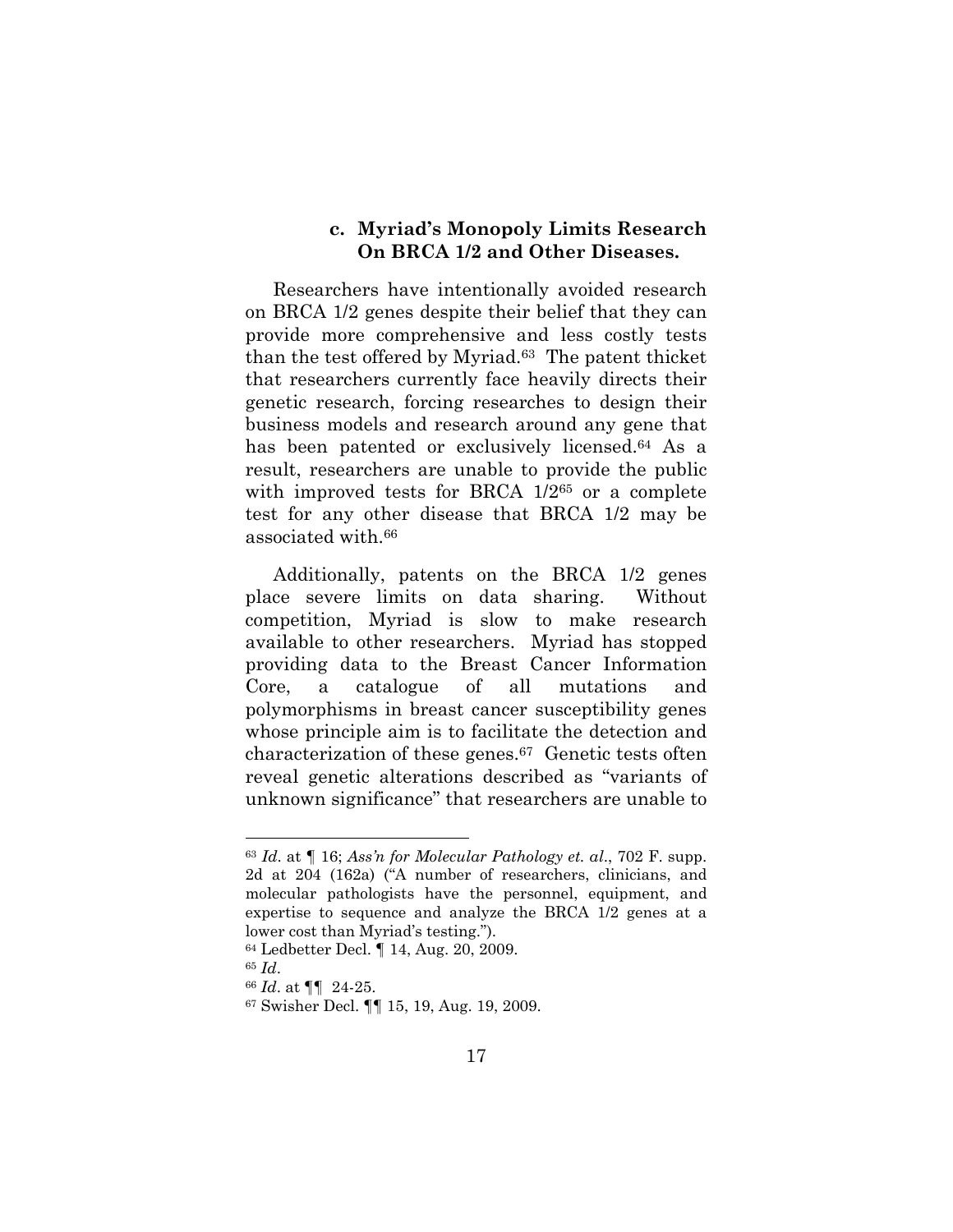interpret. In order to determine whether these variants are benign or pathogenic, researchers need large datasets, normally pooled from many labs. By hoarding clinical data for the BRCA 1/2 gene, Myriad prevents the greater genetic community from analyzing that data and making life-saving determinations about whether "variants of unknown" significance" are benign or a predictor for cancer.<sup>68</sup> Given the limitations set out in *Madey v. Duke University*, academic medical centers and companies are likely liable for any infringing acts they commit in the course of experiments to develop a new genetic test.<sup>69</sup> This view is supported by Myriad's aggressive threats of litigation, indicating that they too believe that any outside testing of the BRCA 1/2 genes infringes their patent.

Finally, studies on the impact of gene patenting on scientific progress and commercialization reveal that gene patents decrease production of public genetic knowledge by 5-17%, a trend that is exacerbated when patents are broad in scope, privately owned, or closely linked to a cancerous disease.70 All three factors are present in this case. Myriad's patents likely had a negative impact on the accumulation of public knowledge of the BRCA1 and BRCA2 genes by between 5 and 10%.71 These results were mirrored in a study performed by Dr. Mildred Cho, a National Human Genome funded

<sup>68</sup> Ledbetter Decl. ¶ 20, Aug. 20, 2009; Swisher Decl. ¶ 18, Aug. 19, 2009.

<sup>69</sup> *See* SACGHS report at 73 (*citing Madey v. Duke University*, 307 F.3d 1351 (Fed. Cir. 2003); *Embrex, Inc. v. Service Eng\*r. Corp.*, 216 F.3d 1343 (Fed. Cir. 2000)).

<sup>70</sup> K. Huang & F. Murray, *Patent Strategy, supra,* at 14.

<sup>71</sup> Murray Decl. ¶ 20, Aug. 20, 2009.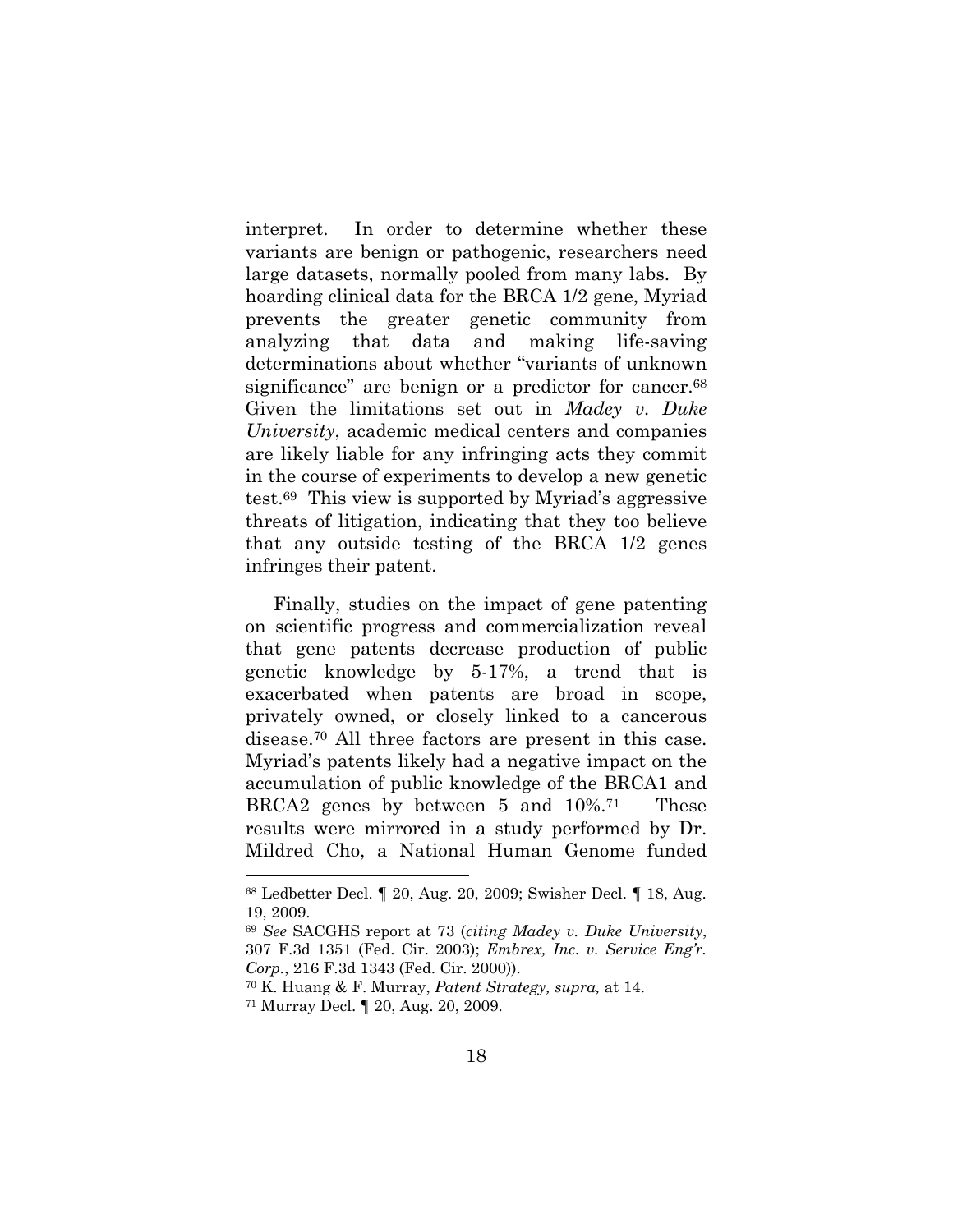survey of all laboratory directors in the United States who were likely to be conducting genetic tests.72 53% reported that they decided against developing a new clinical genetic test because of a gene patent or license.73 Two thirds, or 67% of respondents, believe that gene patents resulted in a decreased ability to perform research.<sup>74</sup> Dr. Cho's study also found that 25% of respondents stopped performing a clinical genetic test because of a gene patent or license.75 65% of labs that responded reported that they had been contacted by a patent or license holder regarding the laboratory's potential infringement of a patent by performance of a genetic test, including of the BRCA 1/2 genes.76 Further, another study performed by the American Society of Human Genetics reported similar results, finding that 46% of respondents felt that patents had delayed or limited their research.77 Likewise, a studying analyzing the sequencing of the human genome by the public Human Genome Project and the private firm Celera revealed a 30% reduction in subsequent scientific research and product development outcomes as a result of Celera's intellectual property.78 This evidence confirms that

<sup>72</sup> Cho Decl. ¶¶ 9-10, Aug. 17, 2009.

<sup>73</sup> *Id.*

<sup>74</sup> *Id.* 75 *Id*. at. ¶ 11; Cho, MK et. al., *Effects of Patents and Licenses On The Provision of Clinical Genetic Testing Services*, 5 J. of Molecular Diagnostics 3 (2003).

<sup>76</sup> Cho Decl.. ¶¶ 12-13, Aug. 17, 2009.

<sup>77</sup> *Id.* at ¶ 10 (*citing* Rabino, I., *How human geneticists in US view commercialization of the Human Genome Project*, 29 Nature Genetics 15 (2002)).

<sup>78</sup> Heidi L. Williams, *Intellectual Property Rights and Innovation*, (Nat'l Bureau of Econ. Research, Working Paper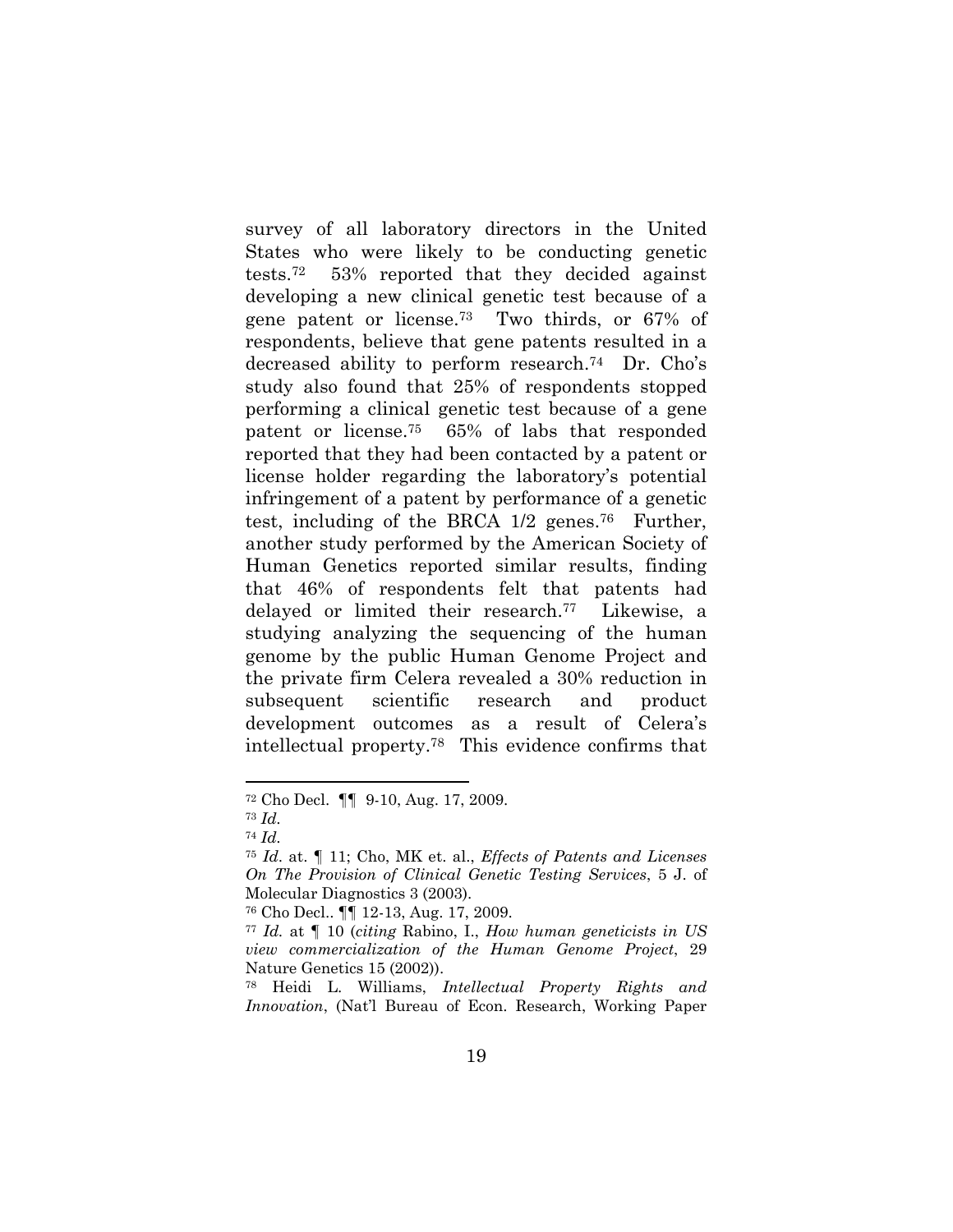though patent law is designed to "expand the public storehouse of knowledge," $79$  gene patents, and specifically the BRCA 1/2 patents, discourage innovation and research.

**III. This Court Should Grant The Petition To Consider Whether The USPTO Improperly Granted Patents, Where Those Patents Threaten Women's Lives and Interfere With the Exercise of Fundamental Rights.** 

Breast cancer is the most frequently diagnosed cancer worldwide and the second leading cause of cancer death for women in the United States.80 For women in the U.S. with mutations in the BRCA 1/2 genes, lifetime risks for breast cancer are as high as 80% and lifetime risk of ovarian cancer is as high as 50%.81 Each year, tens of thousands of women get the test offered exclusively by Myriad to make determinations about their risk for cancer.82

Lack of access to one's genetic information deprives patients of the ability to improve their health and reduce health risks. First, Myriad's patents on the BRCA 1/2 genes grant Myriad a monopoly on testing that directly reduces women's chances of preventing or surviving breast and

No. 16213, 2010)*, available at* http://www.nber.org/papers/ w16213.

<sup>79</sup> SACGHS report at 2.

<sup>80</sup> *Ass\*n for Molecular Pathology et. al.,* 702 F. Supp.2d at 200 (153a).

<sup>81</sup> Walsh et al., *Spectrum of Mutations, supra*, at 11; *Ass\*n for Molecular Pathology et. al.*, 653 F.3d at 1339 (18a).

<sup>82</sup> Pollack, *Flaw Seen In Genetic Test, supra,* at 11.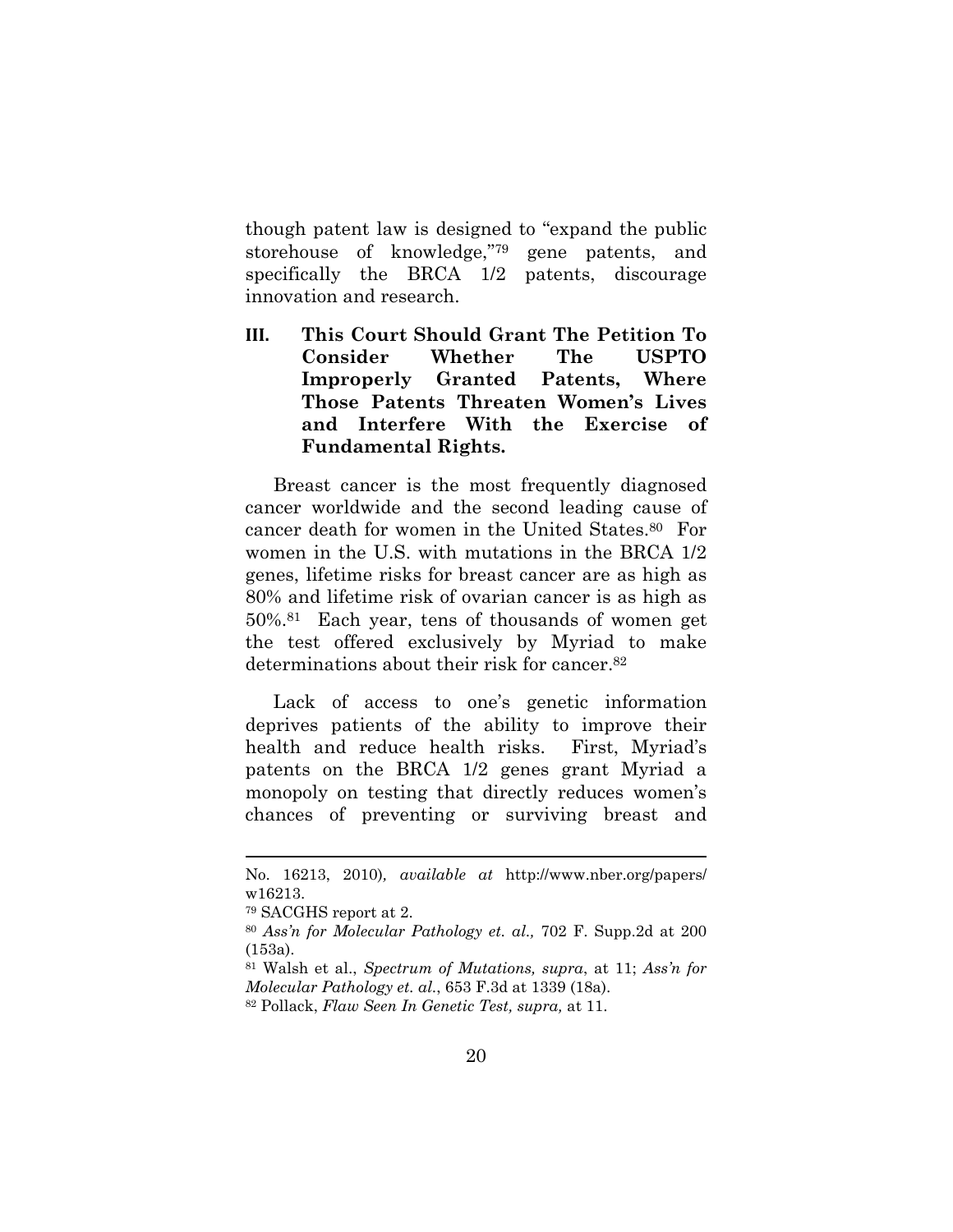ovarian cancer. The BRCA 1/2 patents allow Myriad to charge an inflated price of \$3000 simply for its initial sequencing test and an additional fee for its BART large rearrangement testing.83 Facilities in Canada, who are not bound by U.S. patent law, charge one third of Myriad's fee to test for breast cancer.84 Myriad also refuses many forms of medical insurance, forcing women to pay out of pocket or forgo testing that could be made available at a lower cost.85

Reduced access to testing prevents patients from determining the likely efficacy of various cancer treatments.86 Particularly in the case of a life threatening illness where prophylactic removal of reproductive organs is at stake, Myriad's patent poses enormous harms to women's access to medical information about their own bodies. As discussed in the amicus brief of the National Women's Health Network, these harms disproportionately impact women of color and lower income women.

Second, no other lab is permitted to perform the test, preventing patients from obtained a second opinion or review of Myriad's test results, regardless of the recommendation of a patient's doctor. $87$  This is the case despite publically known ambiguities in

<sup>83</sup> *Ass\*n for Molecular Pathology et. al*., 702 F. supp. 2d at 203 (160a).

<sup>84</sup> *Id.* at 203-204 (161a).

<sup>85</sup> *Id.* at 204 (161a-162a).

<sup>86</sup> Swisher Decl. ¶ 13, Aug. 19, 2009.

<sup>87</sup> *Id*. at ;*Ass\*n for Molecular Pathology et. al*., 702 F. supp. 2d at 207 (169a).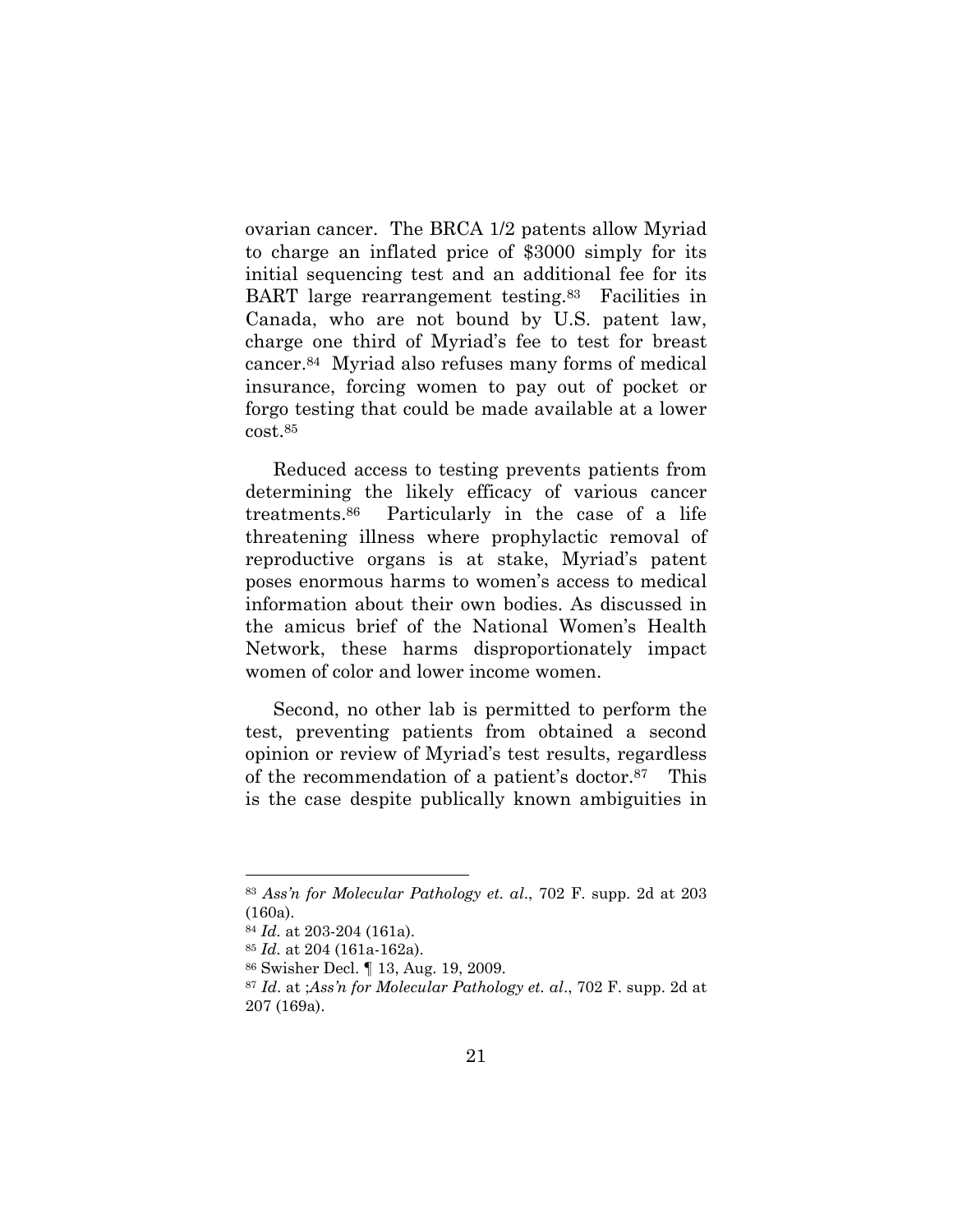Myriad's sequencing test and the 12% failure rate of the BRCA analysis.88

Third, as discussed at length above, Myriad's patents have discouraged research on the BRCA 1/2 genes. Because Myriad's patent claims the information on the BRCA 1/2 gene sequence itself, and not merely one test for the BRCA gene, no other researcher is permitted to develop an alternative test for the BRCA  $1/2$  gene or improve upon Myriad's test. Without competition, Myriad has delayed in improving its test, despite well-documented deficiencies and the existence of a high false negative score,  $89$  and fails to provide data to researchers, inhibiting their ability to have the data sets necessary to make determinations about "variants of unknown significance." $90$  Finally, by preventing researchers from testing on the BRCA 1/2 genes, Myriad delays not only research on breast and ovarian cancer, but also progress in identifying other cancers and deadly diseases.91

The patents at issue in this case deny patients access to vital health information about their own bodies, inhibiting their ability to make informed decisions about treatment, including whether to engage in prophylactic surgery to remove their reproductive organs. By inhibiting patient access to accurate information about their genetic makeup, the BRCA  $1/2$  patents threaten women's ability to

<sup>88</sup> Swisher Decl. ¶¶ 25-26, Aug. 19, 2009.

<sup>89</sup> Pollack, *Flaw Seen In Genetic Test, supra,* at 11; Swisher Decl. ¶¶ 25-26, Aug. 19, 2009.

<sup>90</sup> Ledbetter Decl. ¶ 20, Aug. 20, 2009; Swisher Decl. ¶ 18, Aug. 19, 2009.

<sup>91</sup> Ledbetter Decl. ¶ 23, Aug. 20, 2009.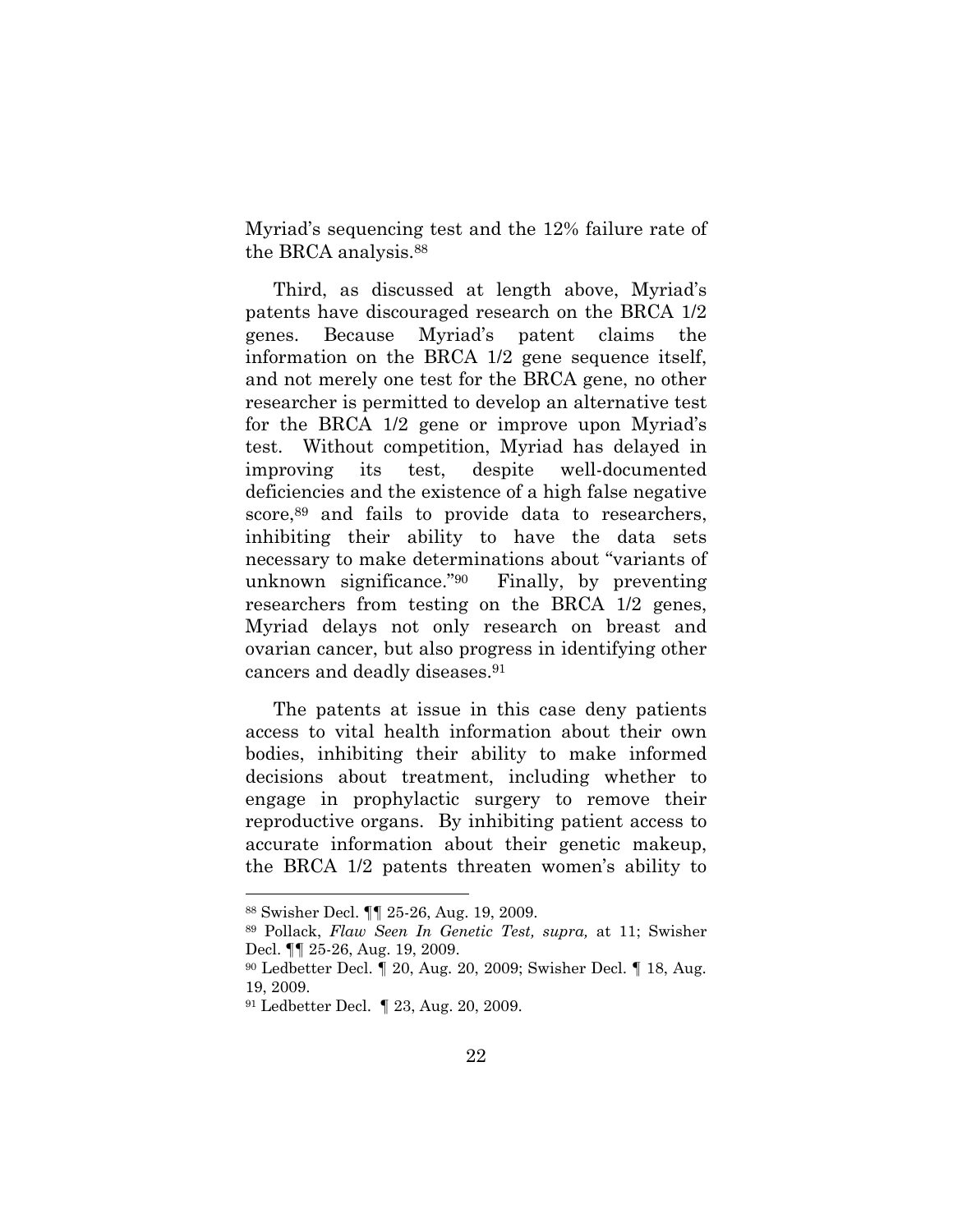make decisions about their reproductive lives in violation of their rights to reproductive autonomy, dignity,92 and bodily integrity, grounded in the Fourteenth Amendment's liberty guarantee.<sup>93</sup>

The rights to bodily integrity and reproductive autonomy are deeply rooted in our nation's history and tradition,94 particularly in cases such as this that "involve the most intimate and personal choices" a person may make in a lifetime, choices central to personal dignity and autonomy." *Planned Parenthood v. Casey*, 505 U.S. 833, 851 (1992). Since 1891, this Court has recognized the right to bodily integrity, stating "[n]o right is held more sacred, or is more carefully guarded by the common law, than the right of every individual to the possession and control of his own person, free from all restraint or interference of others...." *Union Pacific R. Co. v. Botsford,* 141 U.S. 250, 251 (1891). This right to decisional autonomy protects a person's right "to determine what shall be done with his own body." *Cruzan by Cruzan v. Director, Mississippi Dept. of Health*, 497 U.S. 261, 269 (1990) (citations omitted).

In the area of reproductive rights, this Court has held that "personal decisions that profoundly affect bodily integrity, identity, and destiny should be

<sup>&</sup>lt;sup>92</sup>Reva B. Siegel, *Dignity and the Politics of Protection: Abortions Restrictions Under Casey/Carhart*, 117 Yale L. J. 1694 (2008). The BRCA 1/2 genes are also associated with breast cancer and prostate cancer in men.

<sup>93</sup> There is also a First Amendment right at stake in this case, which will be addressed on remand should this Court deny cert. *See Ass\*n for Molecular Pathology et. al*., 702 F. supp. 2d at 237- 238; Pl.'s Mem.Supp. Summ. J. 32.

<sup>94</sup> *See Washington v. Glucksberg*, 521 U.S. 702, 720-21 (1997).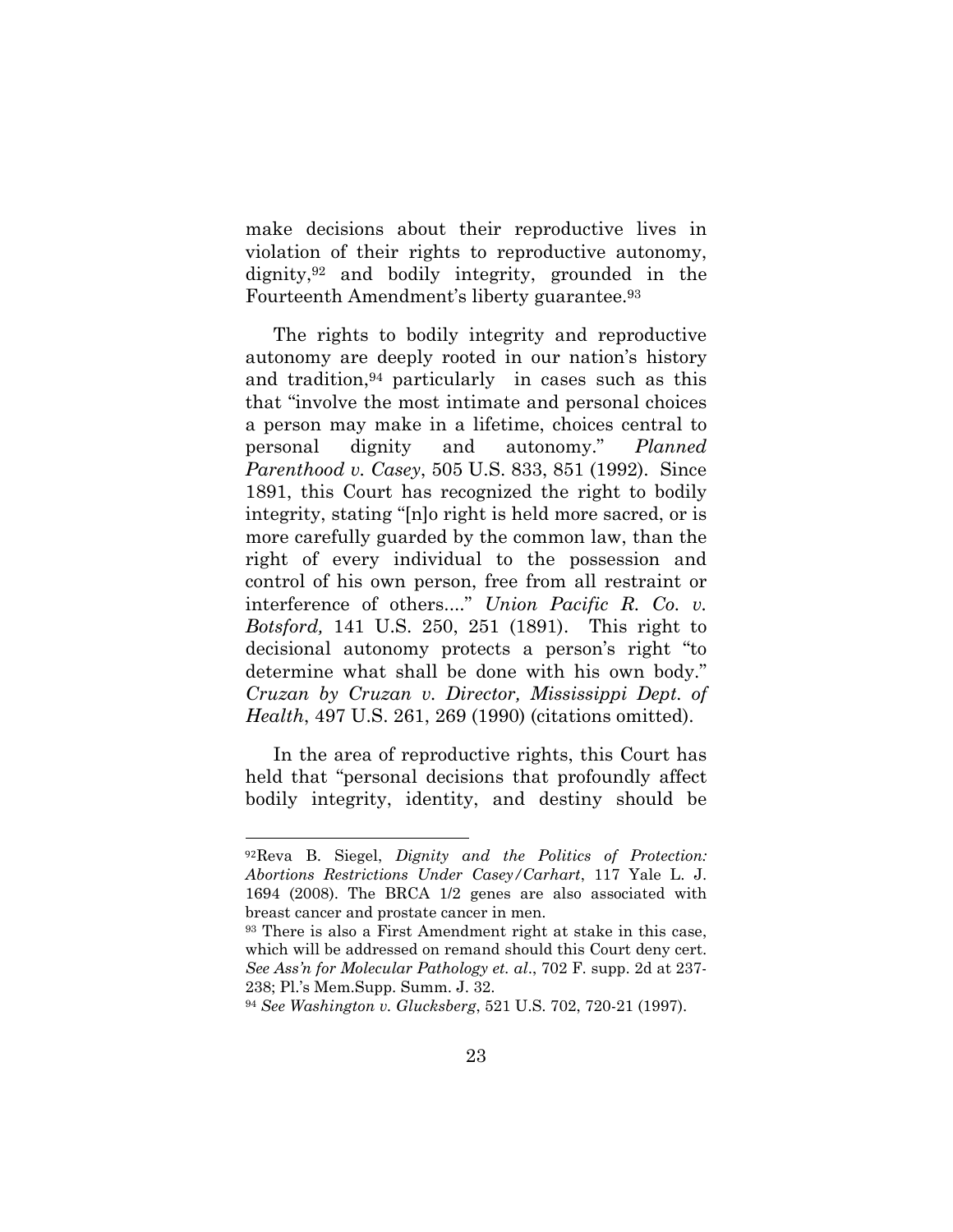largely beyond the reach of government," and "are central to the liberty protected by the Fourteenth Amendment." *Casey*, 505 U.S. at 851 & 927. The liberty interest in procreation is likewise firmly established. *Skinner v. Oklahoma*, 316 U.S. 535, 541 (1942) (recognizing a fundamental right to procreate and refusing to allow forced sterilization procedures).

Strict scrutiny applies to any law infringing the fundamental right to procreate.95 As this Court explained in *Washington v. Glucksberg:*

> the Fourteenth Amendment "forbids the government to infringe ... 'fundamental' liberty interests *at all,* no matter what process is provided, unless the infringement is narrowly tailored to serve a compelling state interest."

521 U.S. 702, 721 (1997). In this case, there is no compelling interest supporting the government grant of patent rights in the BRCA 1/2 genes and the infringement of patients' constitutional rights to decisional autonomy and bodily integrity.96 Indeed, the compelling interests in public health and in promoting medical progress support patent denial. Both individual autonomy interests and the public health would be served, indeed vitally protected, by

<sup>95</sup>*Skinner v. Oklahoma*, 316 U.S. 535, 541 (1942); *see also Griswold v. Connecticut,* 381 U.S. 479, 485-586 (1965); *Eisenstandt v. Baird*, 405 U.S. 438, 453 (1972); *Carey v. Populations Services*, 431 U.S. 678, 685 (1977).

<sup>&</sup>lt;sup>96</sup> This right has only been curtailed in a narrow set of cases grounded in the government's interest in preserving lives and the public health. *Jacobson v. Massachusetts*, 197 U.S. 11, 26 (1905); *see also Whalen v. Roe*, 429 U.S. 589, 592 & 603 (1977).